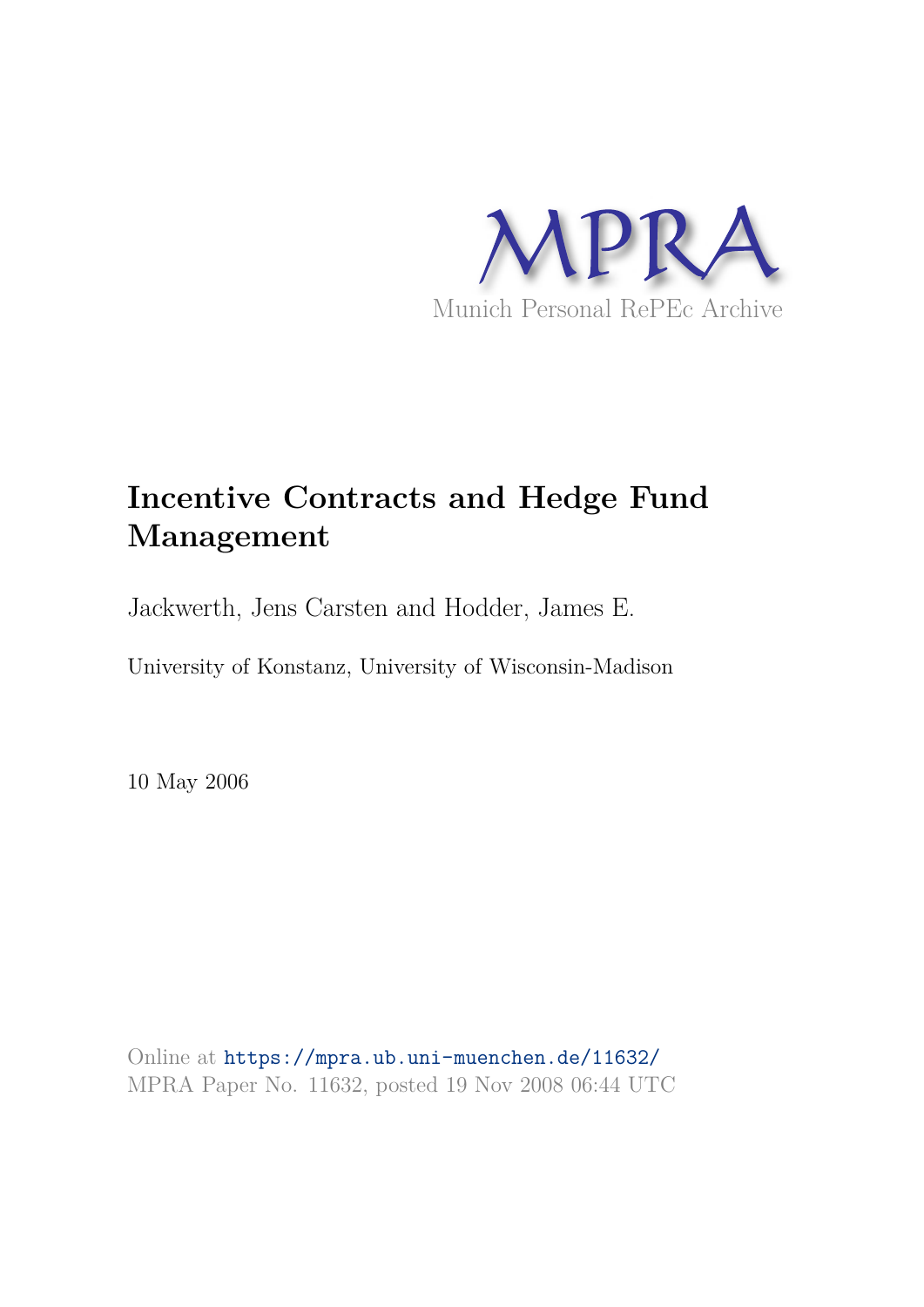# **Incentive Contracts and Hedge Fund Management**

by

James E. Hodder

and

Jens Carsten Jackwerth

May 10, 2006

C:\Research\Paper21 Hedge Fund\Paper26.doc

James Hodder is from the University of Wisconsin-Madison, Finance Department, School of Business, 975 University Avenue, Madison, WI 53706, Tel: 608-262-8774, Fax: 608-265-4195, jhodder@bus.wisc.edu.

Jens Jackwerth is from the University of Konstanz, Department of Economics, PO Box D-134, 78457 Konstanz, Germany, Tel.: +49-(0)7531-88-2196, Fax: +49-(0)7531-88-3120, jens.jackwerth@uni-konstanz.de.

We would like to thank an anonymous referee, Hank Bessembinder (editor), George Constantinides, Günter Franke, Rick Green, Stewart Hodeges, J. C. Hugonnier, Kostas Iordanidis, Pierre Mella-Barral, Antonio Mello, Paolo Sodini, Fabio Trojani, and Mark Rubinstein for helpful comments. We also thank seminar participants at the 10th Symposium on Finance, Banking, and Insurance, Karlsruhe; the International Conference on Finance, Copenhagen; the 2005 Frontiers of Finance conference, Bonaire; the Conference on Delegated Portfolio Management, Eugene, Oregon; University of Ulm; University Svizzera Italiana, Lugano; University of Zurich; Humbold University, Berlin; Stockholm School of Economics; and the University of Konstanz.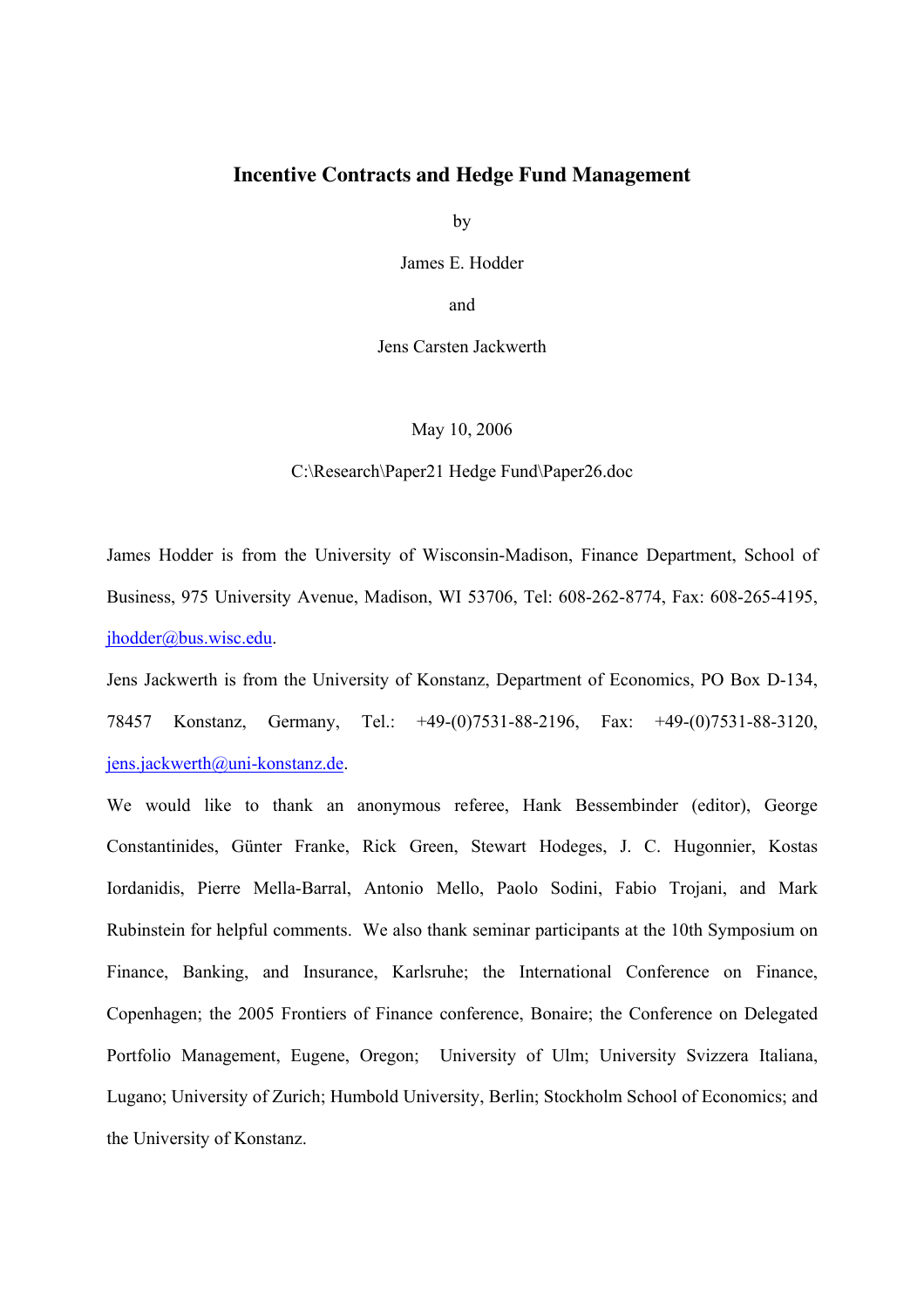# **Incentive Contracts and Hedge Fund Management**

#### **Abstract**

We investigate incentive effects of a typical hedge-fund contract for a manager with power utility. With a one-year horizon, she displays risk-taking that varies dramatically with fund value. We extend the model to multiple yearly evaluation periods and find her risk-taking is rapidly moderated if the fund performs reasonably well. The most realistic approach to modeling fund closure uses an endogenous shutdown barrier where the manager optimally chooses to shut down. The manager increases risk-taking as fund value approaches that barrier, and this boundary behavior persists strongly with multiyear horizons.

# **I. Introduction**

 We explore effects of a typical hedge-fund compensation contract on managerial risktaking using both a one-year evaluation period and a sequence of such evaluation periods. We find that the induced risk-taking is acutely sensitive to the manager's horizon and is often far from the Merton (1969) solution of allocating a constant proportion to the risky asset. Given the trillion dollar size of the hedge fund industry, it is important to understand results from both long and short-horizon settings because some managers will have shorter-term horizons, perhaps for personal reasons. We have an expected-utility maximizing manager who controls the allocation of fund assets between a risky investment and a riskless one. The manager has power utility displaying constant relative risk aversion (CRRA). The manager's compensation includes both a proportional management fee and a performance (incentive) fee based on exceeding a "high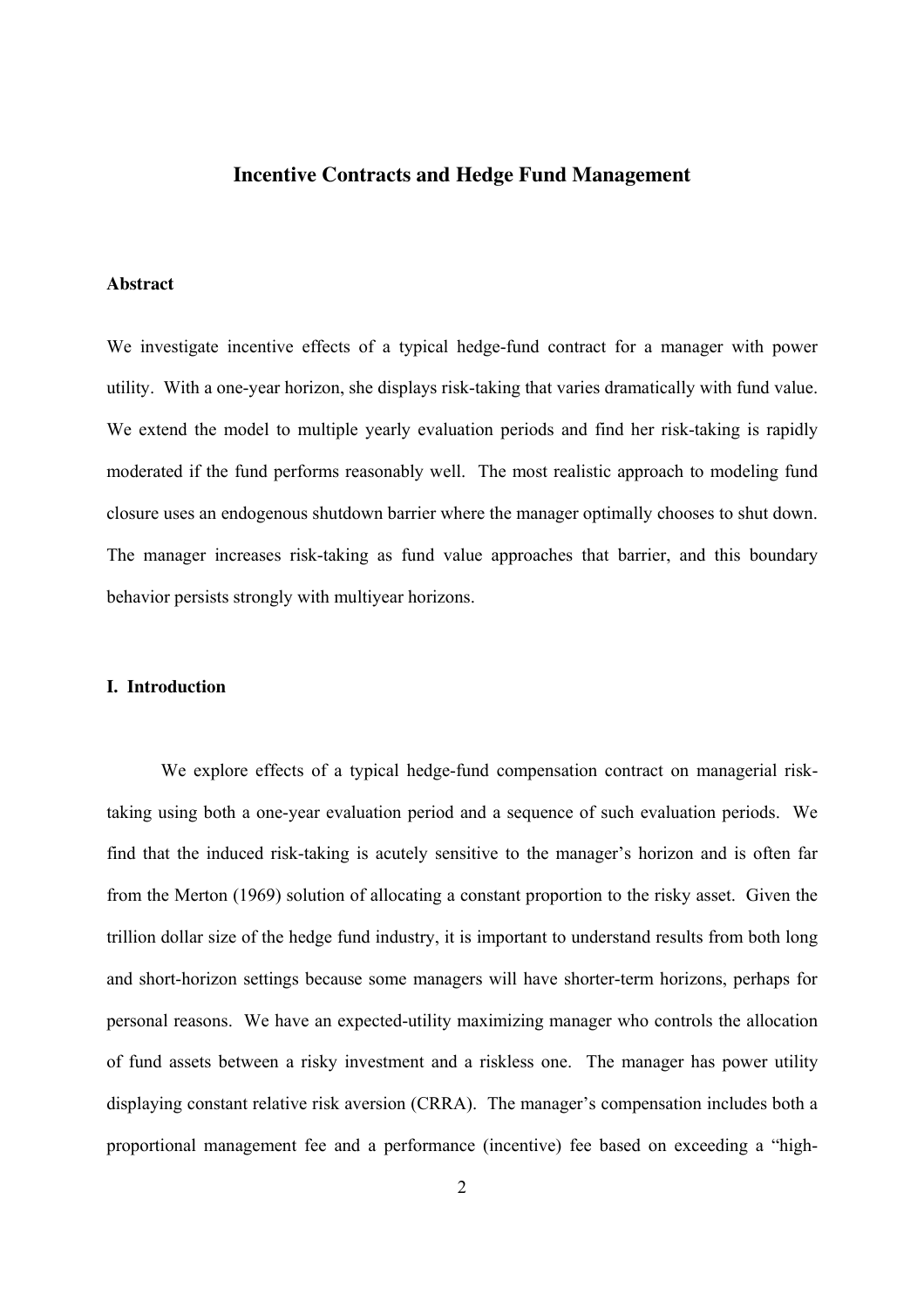water mark." This corresponds to the typical hedge-fund fee structure. Resetting the high-water mark through time based upon fund performance introduces a path-dependency that can seriously complicate a multiyear analysis; however, we develop a tractable procedure for dealing with this issue. We also allow the manager to have her own capital invested in the fund, which is a realistic possibility.

In our situation, the simple Merton (1969) result is overturned when the manager has incentives other than share ownership – including not only an option-like performance fee but also the possibilities of being fired and of choosing to shut down the fund. Nevertheless, there are circumstances where our fund manager will follow the same constant investment strategy as in Merton. Those circumstances, however, effectively amount to her both owning a proportional share of the fund and being in a state-space location far enough away from triggering point(s) for other compensation incentives that they have no influence on her behavior.

When the fund value is somewhat below the high-water mark (strike price for her incentive option), a manager with a short-term perspective is willing to take added risks in order to increase the probability of her incentive option finishing in-the-money. The resulting region of high risk-taking ("Option Ridge") in the one-year model carries through only partially in a twoyear framework and effectively disappears when the manager is far from the terminal date. A one-year manager also dramatically reduces her risk-taking slightly above the high-water mark and only slowly ramps back up to the level of risk-taking that she would have chosen without the incentive option. This pattern of reduced risk-taking slightly above the high-water mark persists strongly over horizons of many years, even though Option Ridge itself does not. Brown, Goetzmann, and Park (2001) provide some limited evidence consistent with such behavior for hedge funds. They find hedge funds that had above average performance during the first half of a year reduce their volatility while those having below average performance tend to increase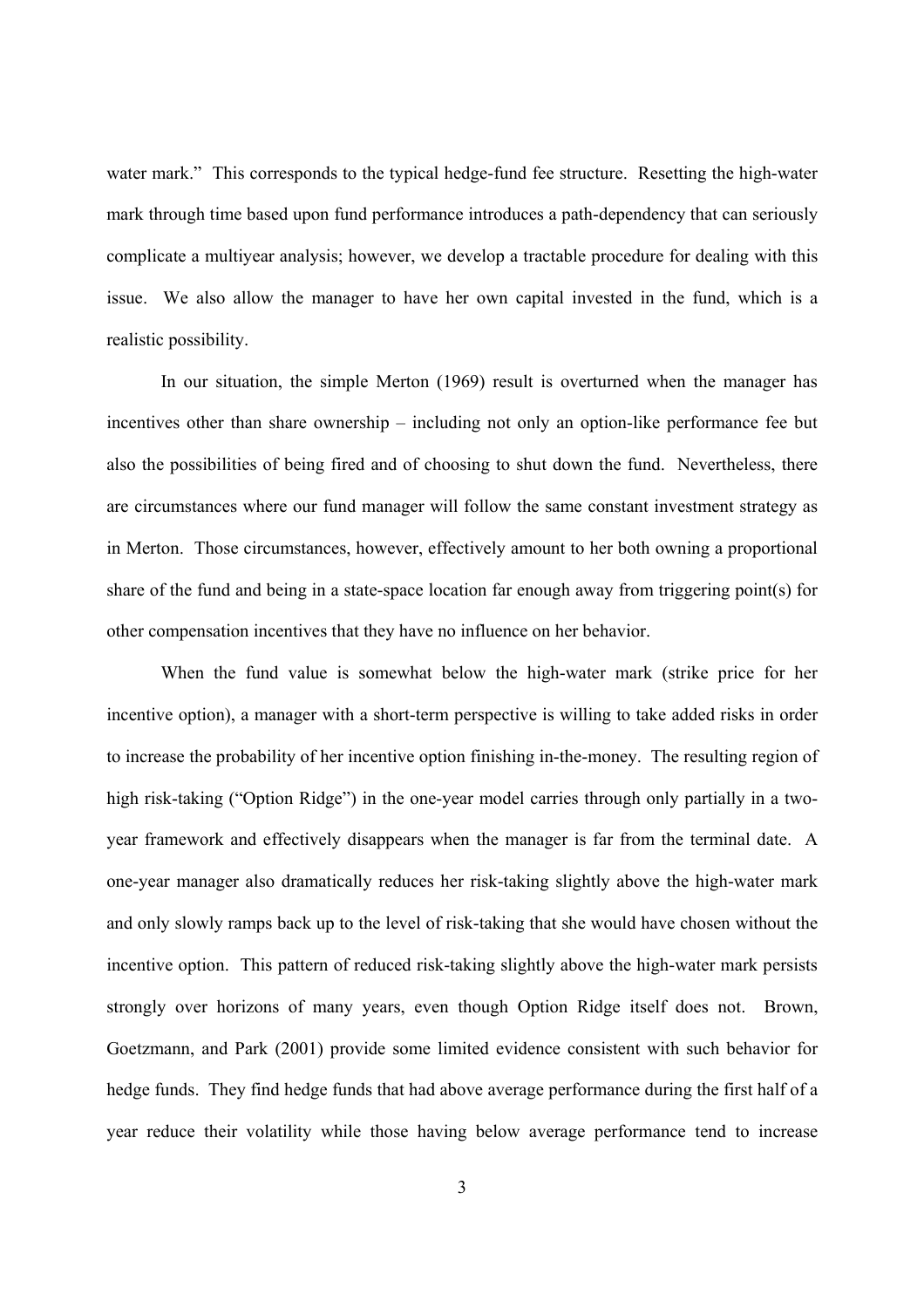volatility. However, when they condition on estimated high-water marks, the significance disappears.

In practice, a fund that performs poorly is frequently shut down and liquidated. We include this influence on fund management via incorporating a liquidation boundary into the model. We begin with the simplest case of an exogenous boundary and subsequently extend the model to incorporate a more realistic endogenous shutdown decision by the manager. With the exogenous liquidation barrier, the manager dramatically reduces portfolio risk as fund value declines toward that boundary -- essentially the same result as in Goetzmann, Ingersoll, and Ross (2003). However, this means it is optimal for the manager to avoid fund closure by shifting investment completely into the riskless asset. That outcome is fundamentally inconsistent with the substantial rate of hedge fund closure -- see Getmansky, Lo, and Mei (2004). A more realistic approach, which we develop, is an endogenous shutdown choice. This represents an Americanstyle option where the manager chooses whether or not to liquidate the fund depending on fund value, time, optimal risk-taking, and her outside employment opportunities.

A striking characteristic of the endogenous shutdown situation is that the manager chooses to gamble with high levels of risk just above the shutdown region. Moreover, this behavior is not confined to a one-year horizon but carries through strongly in a multiyear framework. Hu, Kale, and Subramanian (2005) provide evidence in a mutual fund context that a higher probability of termination leads managers to increase portfolio risk. Our situation is somewhat different with the manager choosing to seek other employment; however, the motivation of having little to lose by gambling is presumably similar. With a long horizon and many evaluation periods, such risk-taking on what we call "Decision Ridge" is eventually eliminated by the expected value of continuation; however, this can take decades.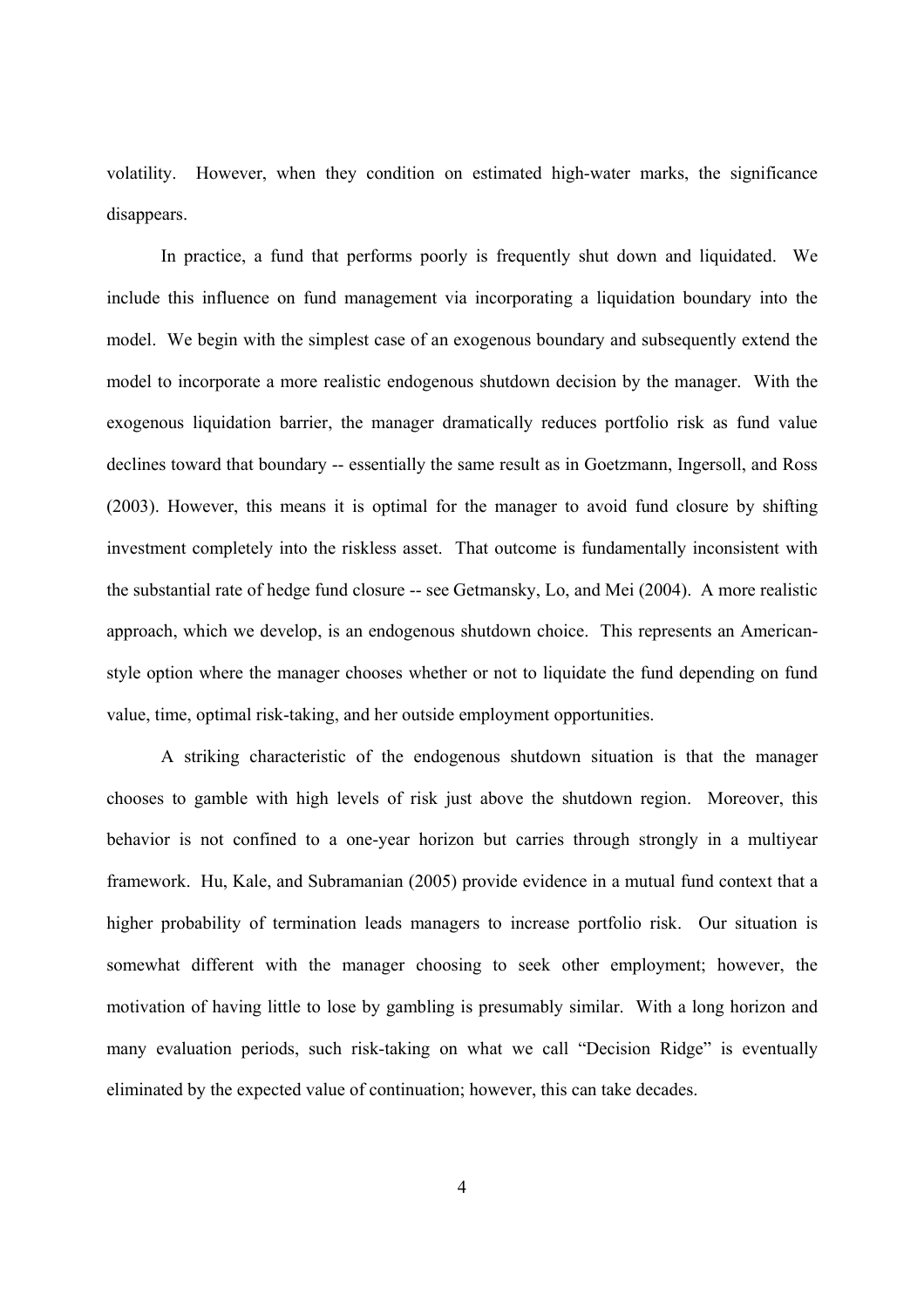In summary, we find that the industry-standard compensation contract induces widely varying risk-taking if the manager knows she is relatively close to the final evaluation date.<sup>1</sup> Moving to longer horizons with several annual evaluation periods moderates her optimal investment strategy as long as the fund is performing reasonably well. With endogenous shutdown, she begins moving toward much higher risk portfolios as fund value declines toward levels where shutdown is optimal. This behavior carries through strongly with horizons of many years, even decades.

In the next section, we present the basic model and describe the solution methodology. Section III provides numerical results for a standard set of parameters with a one-year evaluation period. Section IV develops the endogenous shutdown version of our one-year model and displays results using that structure. In Section V, we extend our analysis to multiple year-long evaluation periods and discuss how managerial risk-taking is altered. Section VI provides concluding comments.

# **II. The Basic One-Period Model and Solution Methodology**

 $\overline{a}$ 

 Here, we describe the basic one-period model beginning with the stochastic process determining the fund's value. Next, we describe the manager's compensation structure. Then, we address optimal control of the fund value process by a manager maximizing her expected utility. Our solution approach utilizes a numerical procedure, with details on implementation available in the Appendix.

<sup>&</sup>lt;sup>1</sup> We also relate our one-year results to those from Carpenter (2000), Basak, Pavlova, and Shapiro (2006) as well as Goetzmann, Ingersoll, and Ross (2003). Those papers generate results that correspond to special cases of our one-year model.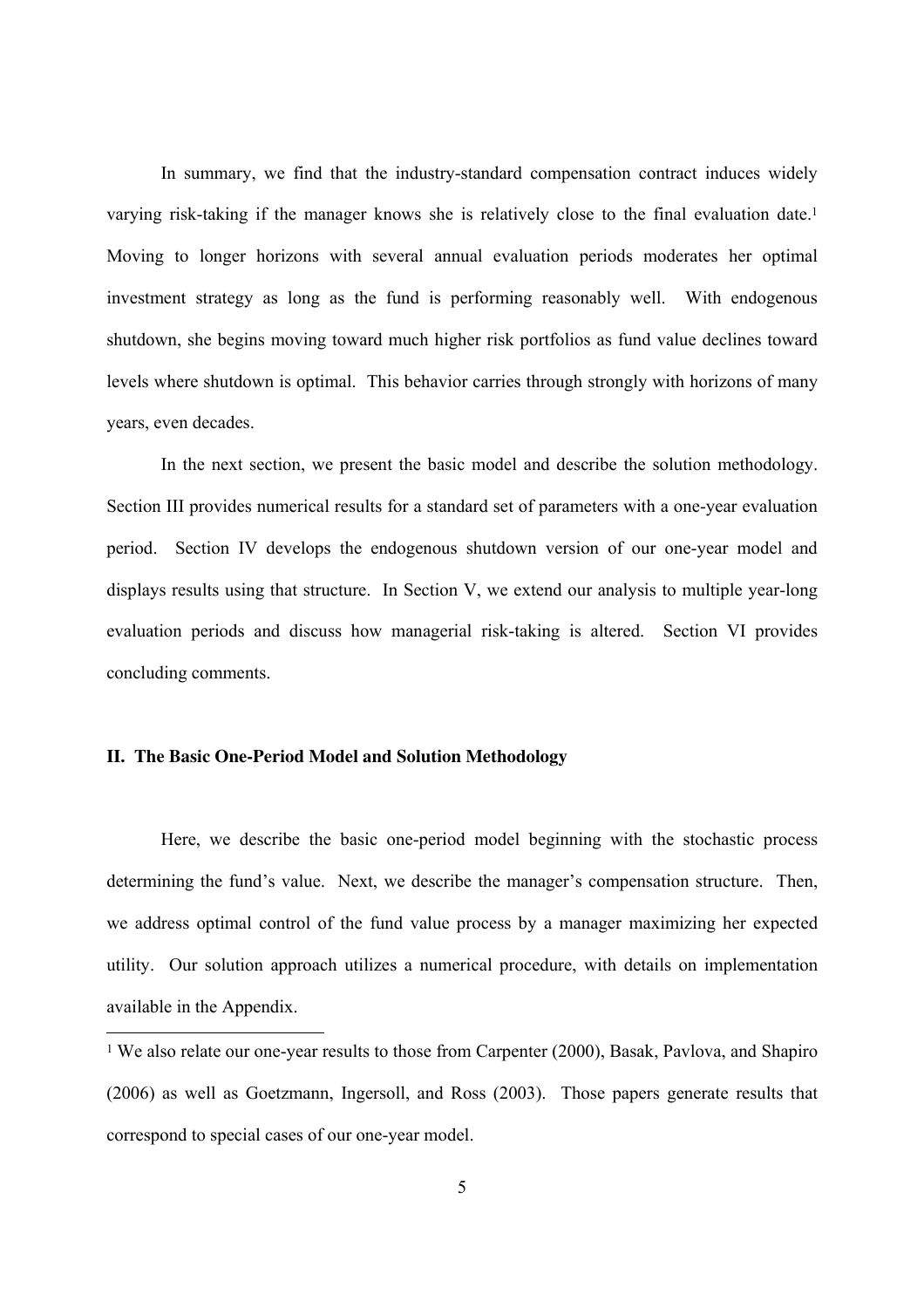#### A. The Stochastic Process for Fund Value

Assume a single manager controls the allocation of fund value X between a riskless and a risky investment. The risky investment technology has a constant growth rate of  $\mu$  and a standard deviation of  $\sigma$ . The riskless investment grows at the constant rate r. One should think of the risky investment as a proprietary technology (e.g. convergence trades or macro bets) that can be utilized by the fund manager but is not replicable or contractible by outside investors. Indeed, hedge funds work hard to conceal details of their investment strategies so they cannot be copied by outside investors or competitors. The proportion of the fund value allocated to the risky investment is denoted by  $\kappa$ , which is short for  $\kappa(X,t)$ . We allow the manager to dynamically alter κ, the risky investment proportion, at discrete points in time. Given a risky investment proportion κ, we assume log returns for the fund value X are normally distributed over each discrete time step of length  $\Delta t$  with mean  $\mu_{\kappa,\Delta t} = [\kappa \mu + (1 - \kappa) r - \frac{1}{2} \kappa^2 \sigma^2] \Delta t$  and volatility  $\sigma_{\kappa,\Delta t} = \kappa \sigma \sqrt{\Delta t}$ .<sup>2</sup>

We discretize the log fund values onto a grid structure (more details are provided in the Appendix). That grid has equal time increments as well as equal steps in log X. We choose the grid spacing and riskfree interest rate such that a strategy of being fully invested in the riskless asset  $(\kappa = 0)$  will always end up on a grid point. From each grid point, we allow a multinomial forward move to a relatively large number of subsequent grid points (e.g., 121) at the next time  $\overline{a}$ 2 For illustration purposes, we assume normality for log returns; however, our basic numerical approach can accommodate alternative return distributions such as might be generated by a portfolio including option positions with their highly skewed returns. Furthermore, jumps can also be incorporated with ease.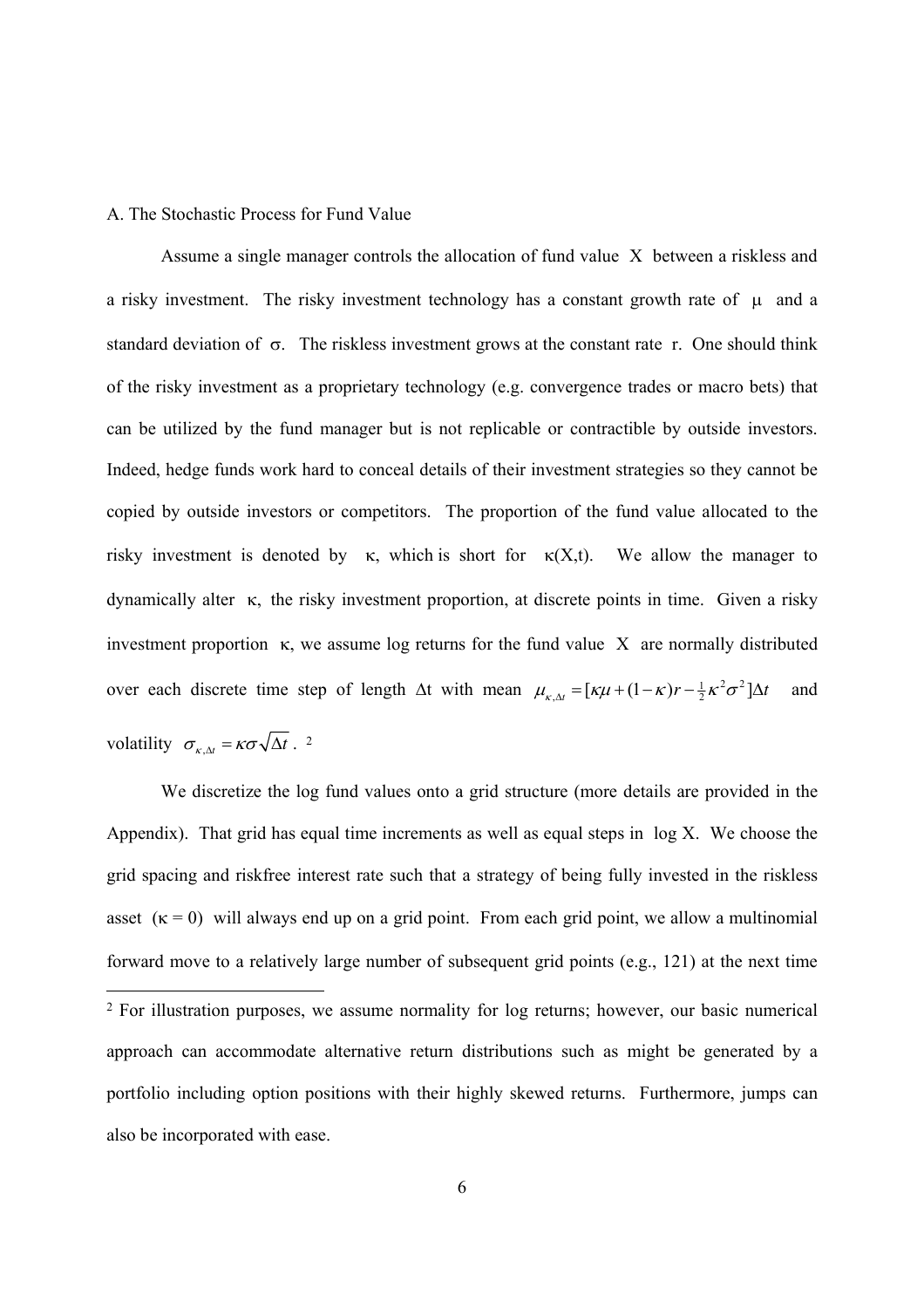step. We structure potential forward moves to land on grid points and calculate the associated probabilities by using the discrete normal distribution with a specified value for the control parameter kappa (risky investment proportion).

#### B. The Manager's Compensation Structure

 $\overline{a}$ 

 The manager has no outside wealth but rather owns a fraction of the fund. In practice, a hedge fund manager frequently has a substantial personal investment in the fund.<sup>3</sup> For much of our analysis, we will assume the manager owns  $a = 10\%$  of the fund. That level of ownership, or more, is certainly plausible for a medium-sized hedge fund. In a large fund with assets in the billions of dollars, the manager would likely have a smaller (but still non-trivial) percentage ownership. On the remaining (1-a) of fund assets, the manager earns a management fee of  $b =$ 2% annually plus an incentive fee of  $c = 20\%$  on the amount by which the terminal fund value  $X_T$  exceeds the "high-water mark" which we denote by H. Such a fee structure is typical for a hedge fund.

Suppose the fund performs reasonably well and is not liquidated prior to time T, the terminal date when the manager is being compensated. Then, the manager's wealth at T equals her compensation and is equivalent to a fractional share plus a fractional call option (incentive option) struck at the high-water mark H:

<sup>3</sup> This supposedly "inhibits excessive risk-taking" (Fung and Hsieh (1999), p. 316). The absence of outside wealth also induces the manager to be more conservative in that she will exhibit greater aversion to non-systematic risk from the fund investments than if her personal holdings were better diversified. Since much of our concern will be with excessive managerial risk-taking, such a conservative tilt is appropriate.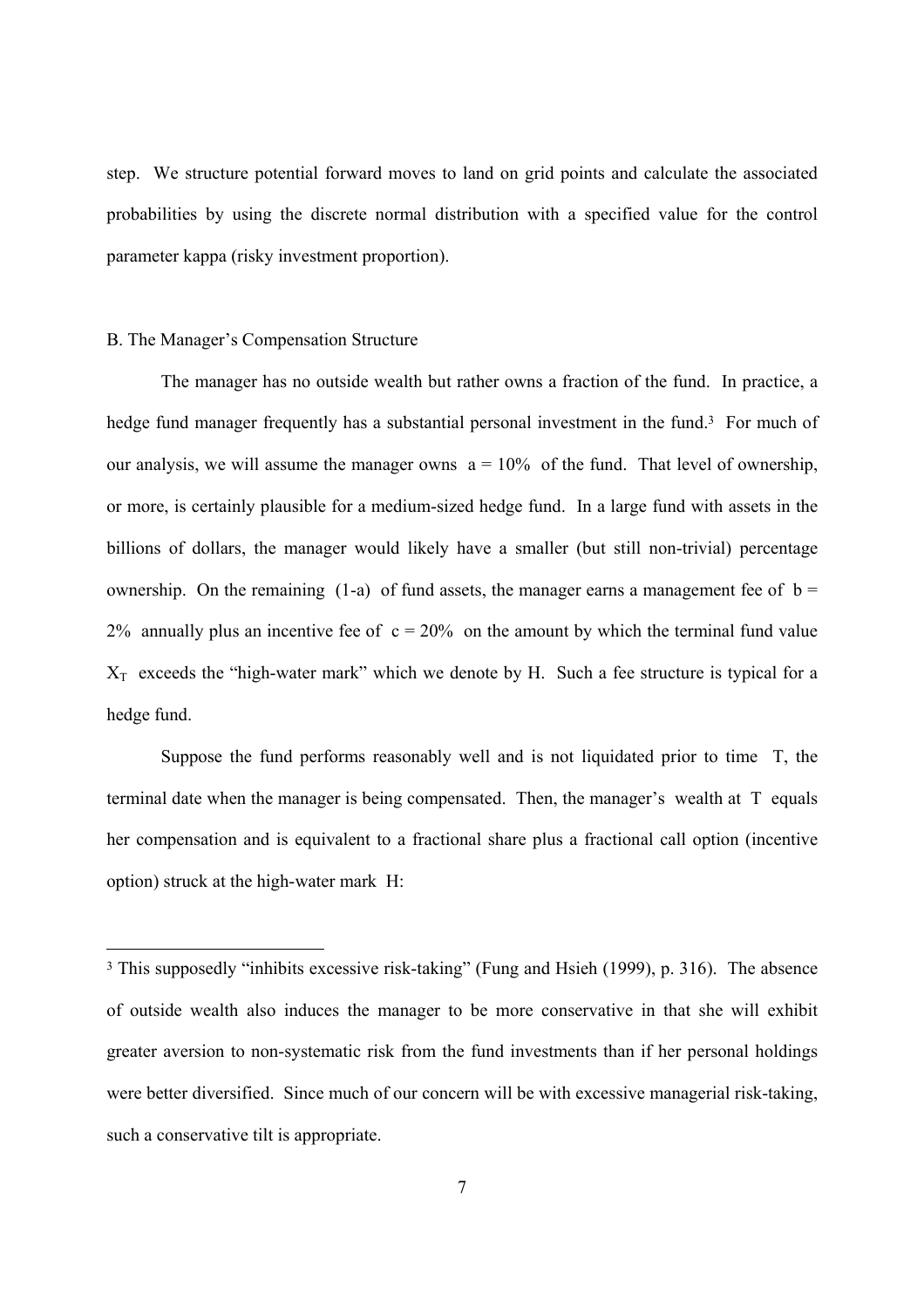(1) 
$$
W_T = aX_T + (1-a)bTX_T + (1-a)c(X_T - H)^+
$$

 A realistic complication is the possibility of liquidation if the fund performs poorly.<sup>4</sup> The simplest approach is to have a prespecified lower boundary -- as in Goetzmann, Ingersoll, and Ross (2003). Our basic valuation procedure uses this approach, with Φ denoting the level of the liquidation boundary. For the time being, we set  $\Phi$  at 50% of the high-water mark.

 Now consider the manager's compensation if the fund value hits the lower (liquidation) boundary at time  $\tau$ , with  $0 \le \tau \le T$ . We do not impose a deadweight cost to liquidation but do recognize that the fund value  $X<sub>\tau</sub>$  could have crossed below the liquidation barrier  $\Phi$ . Our base case assumption will be that the manager recovers her personal investment  $aX_{\tau}$  plus a prorated portion of the management fee  $τ(1-a)b Φ$ . This results in:

(2) 
$$
W_{\tau} = aX_{\tau} + \tau(1-a)b(0.5H) \quad \text{for } 0 \leq \tau \leq T
$$

 $\overline{a}$ 

where this value depends on when the fund reaches the boundary and by how much it crosses that boundary. One could also imagine the manager going to work for another organization and achieving greater wealth at time  $\tau$  than specified in equation (2). Under such circumstances, the manager may seek the fund's liquidation. We explicitly consider this possibility later in the paper

<sup>4</sup> Getmansky, Lo, and Mei (2004) examine the TASS "Graveyard" database, which lists funds that cease to report their performance. Since this reporting is voluntary, there could be a variety of reasons for ceasing to report; however, 913 (out of 1765) funds have a status code indicating they were liquidated. Most of the others are listed as "No Longer Reporting" or their status is unknown.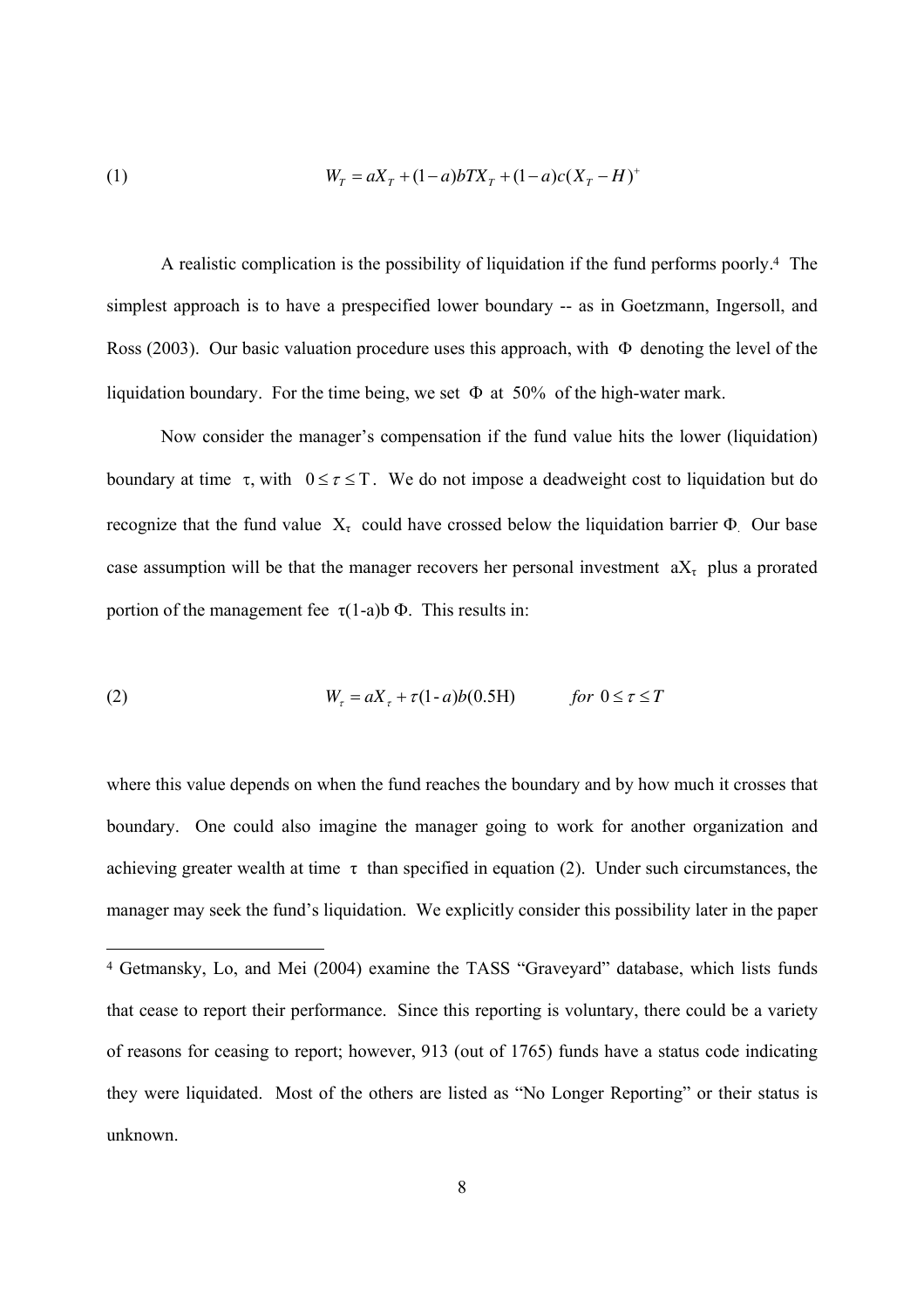by allowing the manager to shut down the fund at an endogenously determined liquidation boundary. Allowing an endogenously determined shutdown and liquidation effectively introduces an American-style option into the analysis. Before doing so, we first explore the simpler situation with an exogenously specified boundary.

 As we shall see shortly, the lower (liquidation) boundary plays an important role in determining the manager's optimal portfolio allocations over time. Failure to consider such a boundary when modeling managerial behavior leads to very different and potentially seriously misleading results.

## C. The Optimization of Expected Utility

We assume the manager seeks to maximize expected utility of terminal wealth  $W_T$  and has a utility function that exhibits constant relative risk aversion  $\gamma$  (however, alternative utility functions can be substituted):

(3) 
$$
U(W_T) = \frac{W_T^{1-\gamma} - 1}{1 - \gamma}
$$

For each terminal fund value above the lower boundary, we calculate the manager's wealth and the associated utility. If at any time the fund is shutdown, the manager obtains the utility of  $W_{\tau}$  as specified in equation (2). We then step backwards in time to T-∆t. At each possible fund value within that time step, we calculate the expected utilities for investment proportions  $\kappa$  in our discrete choice set ( $\kappa$  can be zero or lie at specified steps between 0.2 and 5, details about that set are in the Appendix). We choose the highest of those expected utilities as the optimal indirect utility for that fund value and denote its value as  $J_{X,T-\Delta t}$ . We record the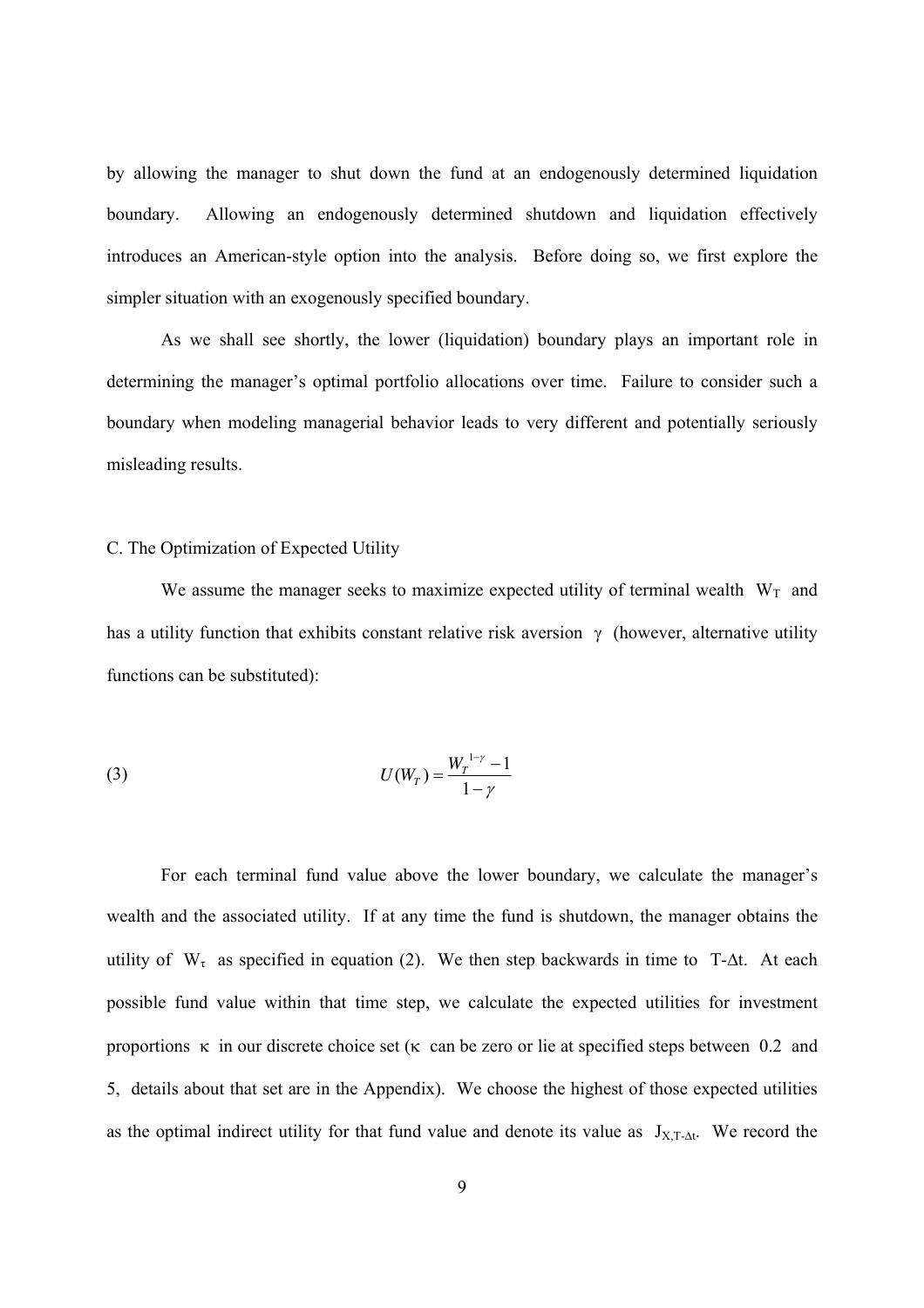optimal indirect utilities and the associated optimal investment proportion for each fund value within that time step. We then loop backward in time, repeating this process through all time steps. This generates the indirect utility surface and optimal investment proportions for our entire grid. Formally:

(4) 
$$
J_{X,T} = U_{X,T}; \quad J_{X,t} = \max_{k} E_{k}[J_{X,t+\Delta t}]
$$
  
where t takes the values  $T - \Delta t, ..., 2\Delta t, \Delta t, 0$  one after another.

# **III. Illustrative One-Period Results**

We will frequently refer to a standard set of parameters as displayed in Table 1, which we will use as our reference case. The horizon is one year with portfolio revisions in 50 time steps, roughly once per week.<sup>5</sup> Although a hedge fund's life may be much longer, performance incentives are typically based on one-year evaluation periods. Hence, the one-year horizon is appropriate here.

For our reference case, the starting fund value of 1 equals the current high-water mark. On an unlevered basis, we assume the risky investment has a mean return of 7.78% and a volatility of 5%. The riskless asset yields 5.78%. This combination of mean returns and volatility would be consistent with a market-neutral strategy and implies a Sharpe Ratio of 0.40, which seems reasonable in light of the results reported in Brown, Goetzmann, and Ibbotson  $\overline{a}$ <sup>5</sup> We have examined daily trading in the one-year model. One or two days prior to maturity, there are a few regions of the state space where the manager takes greater risks; but the basic

pattern is the same as with weekly trading. Using a weekly period has effects in those areas similar to trading costs in toning down managerial behavior.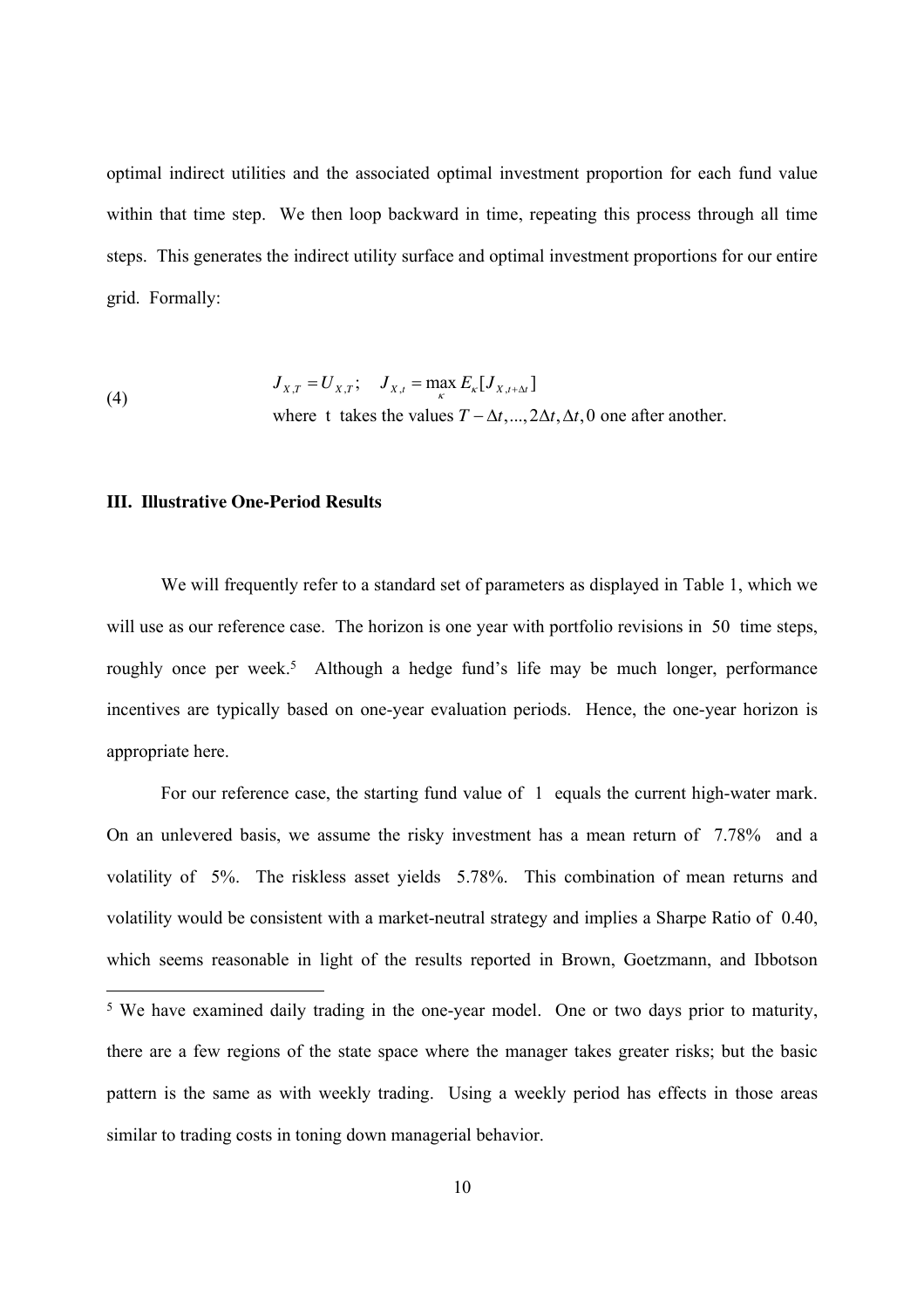(1999). There are a total of 1800 log steps between the lower and upper boundaries with the initial fund value  $X_0$  located 600 steps above the lower boundary. The risk aversion coefficient of the manager's power utility is  $\gamma = 4$ .

#### [Table 1 about here]

Before discussing results for our reference case, it is useful to build some intuition. In Merton (1969), an individual (analogous to our manager) dynamically chooses the optimal allocation of available funds between shares and the riskless asset. In the case where there is no intermediate consumption (between 0 and T), she chooses that investment strategy to maximize her expected utility of terminal wealth  $W_T$ . Merton's analysis is in continuous time (as opposed to our discrete-time framework); however, that description otherwise matches the situation of our manager if she had no incentive option and there was no liquidation boundary. In Merton's framework, the optimal proportion allocated to the risky investment would be constant and using our standard parameters implies:

(5) 
$$
\kappa = \frac{(\mu - r)}{\gamma \sigma^2} = 2.
$$

Our model also generates a flat optimal surface for the risky investment proportion at  $\kappa$  = 2 when there is no liquidation boundary or incentive option. Thus, our discrete-time analog of Merton's analysis generates the same solution. That is not surprising since optimally allocating a constant proportion to the risky investment does not exploit the rebalancing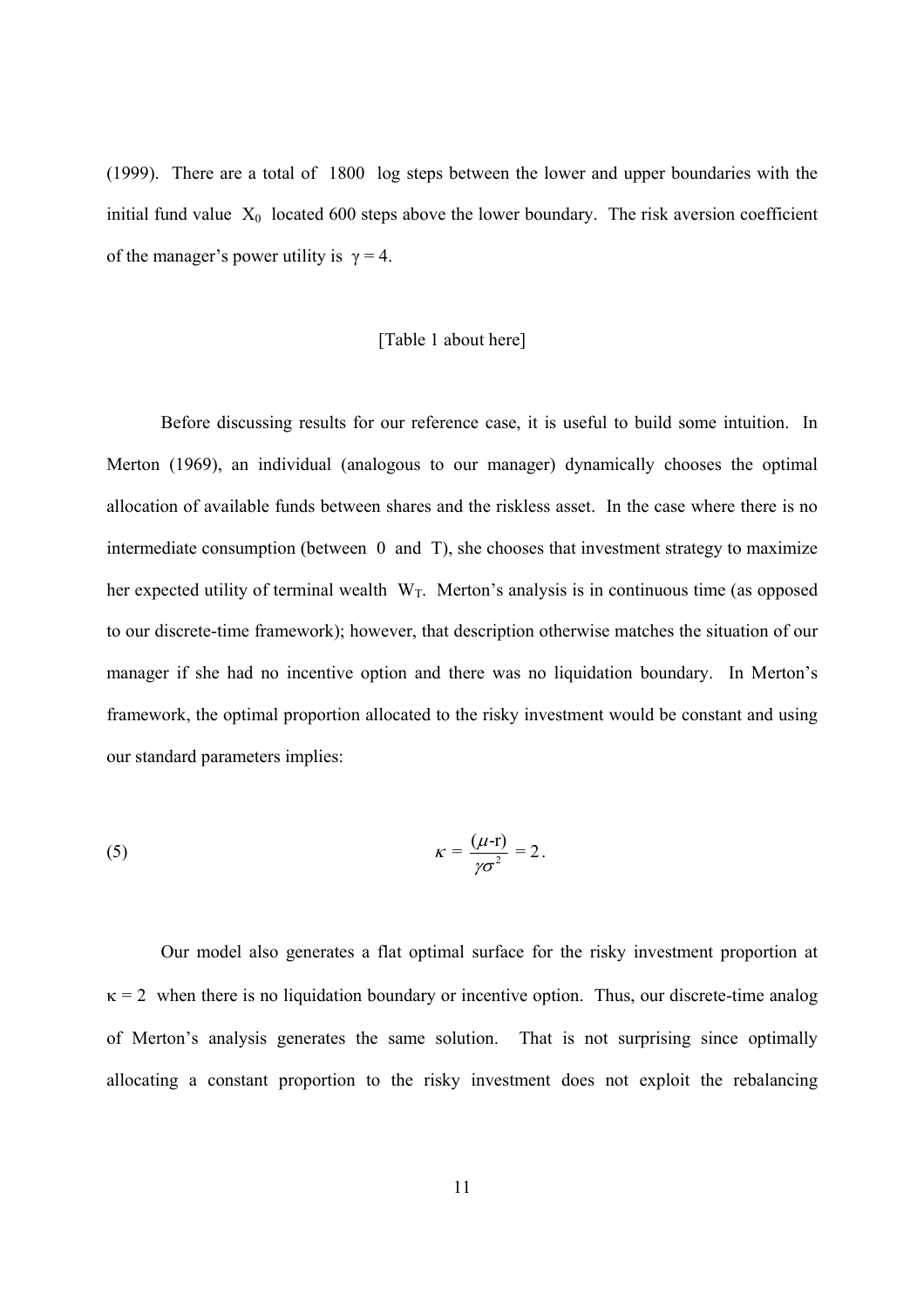capability (in either discrete or continuous time). This changes dramatically when we add the liquidation boundary and the incentive option.

The liquidation boundary effectively turns the manager's compensation structure into a knockout call. With our standard parameters, there is a "rebate" equal to equation (2) if the lower boundary is hit. For those parameter values, we depict the manager's optimal risk-taking in Figure 1. The manager clearly wants to avoid hitting the liquidation boundary and dramatically lowers portfolio risk for the fund as she approaches that lower boundary. We have labeled this region the "Valley of Prudence," and one can see that the manager is moving all the way to a purely riskless investment strategy just above the liquidation boundary.

# [Figure 1 about here]

 Just above the Valley of Prudence, we have a "Merton Flats" area where the manager chooses an optimal risky investment proportion of 2. This represents an area where fund value is far enough from the liquidation boundary (given the time left to her evaluation date) that the possibility of liquidation plays essentially no role in her decision making. In the absence of an incentive option, Merton Flats would stretch across the rest of Figure 1. However, an incentive option introduces new features to the landscape.

There is now a region with high proportions invested in the risky asset, which we term "Option Ridge". This region is centered just below the high-water mark of  $H = 1$ . The manager is trying to increase the chance of her incentive option finishing substantially in-the-money. She thus increases the risky investment proportion considerably if the fund value is either somewhat below or even slightly above the strike price. This incentive tails off rapidly as the fund value increases since the manager starts having more to lose if her option value drops. This leads to the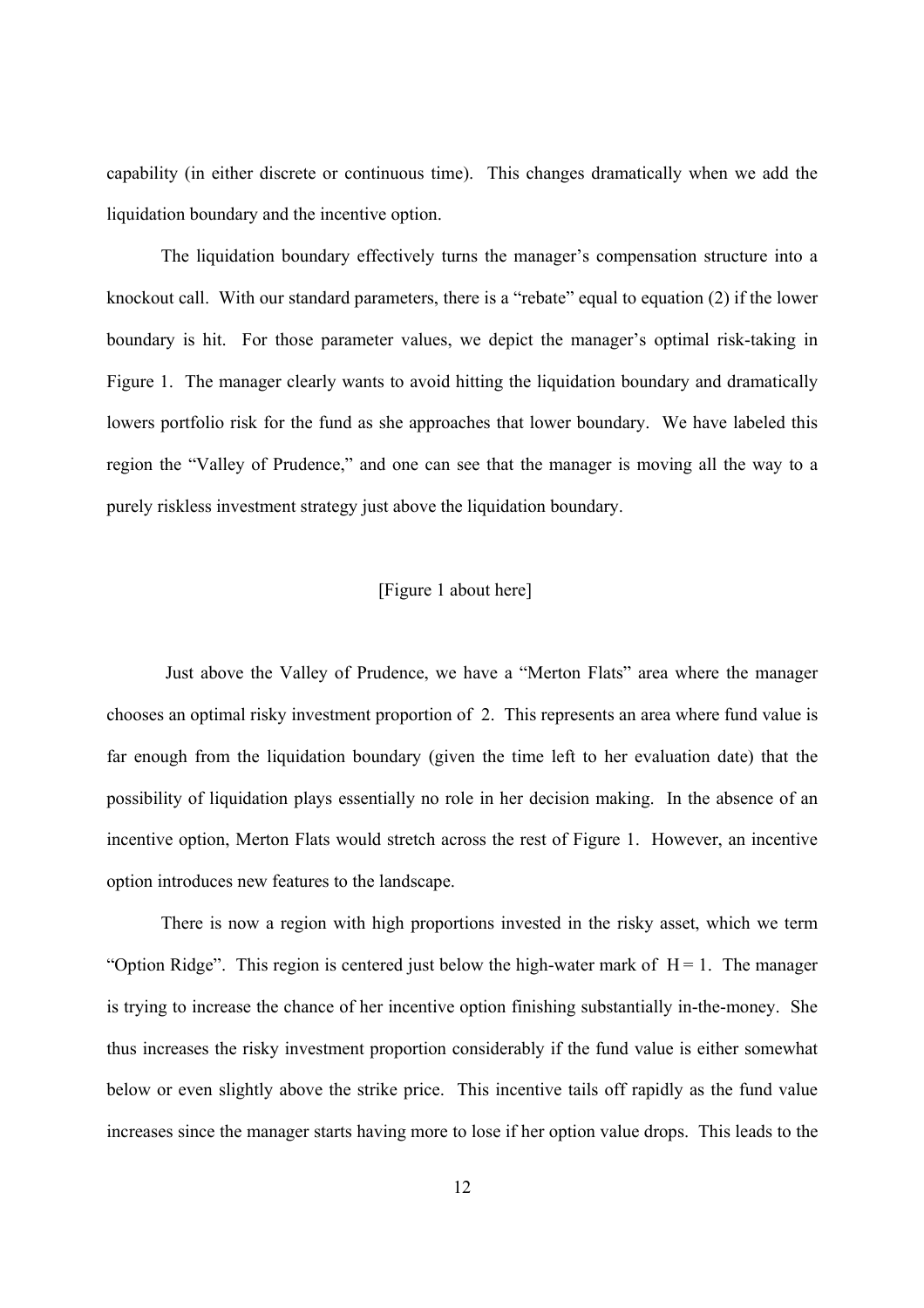lock-in style behavior seen above Option Ridge. In what follows, we will use lock-in style behavior to refer generically to reduced risk-taking in the region above Option Ridge, with the manager choosing risky investment proportions below the Merton optimum. Her motivation is to reduce the probability of the option falling out-of-the-money. At still higher fund values, far to the right, there is also another Merton Flats region. To reach that upper Merton Flats, the manager's incentive option has to be sufficiently deep in-the-money that it acts like a fractional share position.

Some recent papers examine effects of incentive compensation on optimal dynamic investment strategies for money managers. Carpenter (2000) and Basak, Pavlova, and Shapiro (2006) focus directly on this issue for mutual funds. Goetzmann, Ingersoll, and Ross (2003) focus primarily on valuing claims (including management fees) on a hedge fund's assets. These three papers all obtain analytic solutions using equivalent martingale frameworks in continuous time. However, they generate seemingly conflicting results regarding the manager's optimal risktaking behavior. We can shed light on the differing results in the above papers by relating them to our Figure 1. It turns out that these papers have (sometimes rather subtle) differences in how they model the manager's compensation structure. We will now highlight how the compensation structure is being modeled in each of those papers and how those different choices alter risk taking.

Carpenter (2000) has a risk averse money manager whose terminal wealth is composed of a constant amount (external wealth and a fixed wage) plus a fractional call option on the assets under management with a strike price equal to a specified benchmark. That model can be reinterpreted in a hedge fund context with the benchmark corresponding to the high-water mark. One version of the Basak, Pavlova, and Shapiro (2006) model can be viewed as analogous to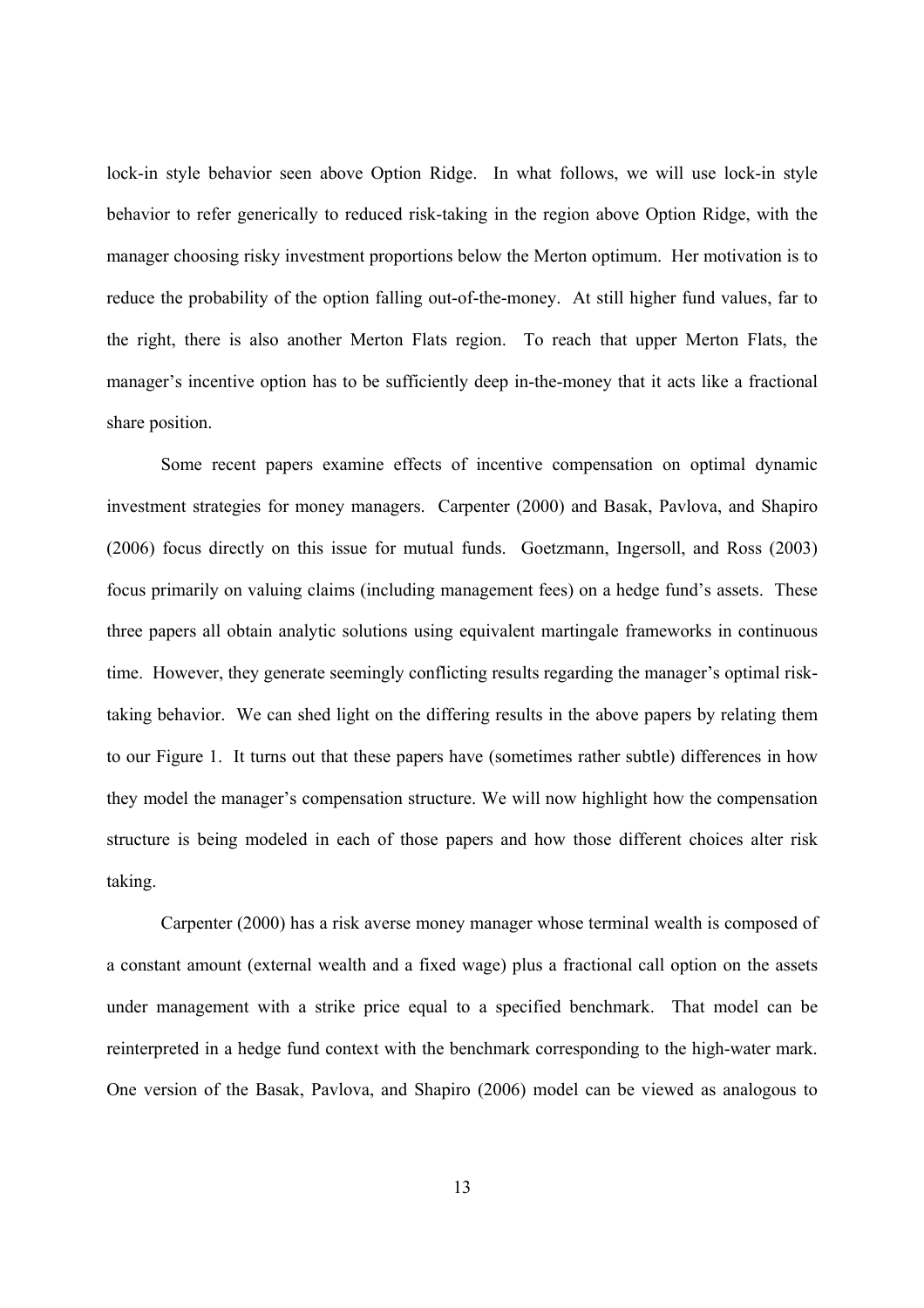Carpenter's model with her standard call replaced by a binary "asset or nothing" option plus the addition of an implicit managerial share position in the fund.

Both Basak, Pavlova, and Shapiro (2006) and Carpenter (2000) find extreme risk-taking near the strike price (our Option Ridge) with a dramatic lowering of risk (lock-in behavior) at somewhat higher fund values followed by gradually increasing risk-taking at still higher fund values leading up to what we would call the upper Merton Flats region. In other words, both these models generate behavior similar to what we see above the high-water mark in Figure 1.

Below the strike price, Basak, Pavlova, and Shapiro (2006) find risk-taking that declines to a constant Merton-style investment strategy when the fund value is far enough below the strike price so that the option effectively plays no role in the manager's decision making. In contrast, Carpenter (2000) finds risk-taking that increases without limit as fund value declines below the option strike price toward zero. This difference is due to the manager's implicit share position in Basak, Pavlova, and Shapiro (2006), while Carpenter's manager has neither a share position nor any other incentive (such as a liquidation boundary) to reduce risk-taking in the lower portion of the state space. Rather, her manager is motivated only by the probability of getting back into the money prior to the evaluation date. The further out-of-the-money and the shorter the time to maturity for her incentive option, the more the manager is willing to gamble.

Neither of these two papers has a lower liquidation boundary. However, such a boundary is incorporated in Goetzmann, Ingersoll, and Ross (2003). One section of that paper has the state space of fund value split into regions and the manager is allowed to choose a different volatility for each region. At their liquidation boundary, fees go to zero. If the objective of the manager is to maximize fees, such a boundary is to be avoided; and this drives their result that volatility should be decreased as asset values approach the boundary. This result is similar to our Valley of Prudence; although, we did not force the manager's compensation to zero.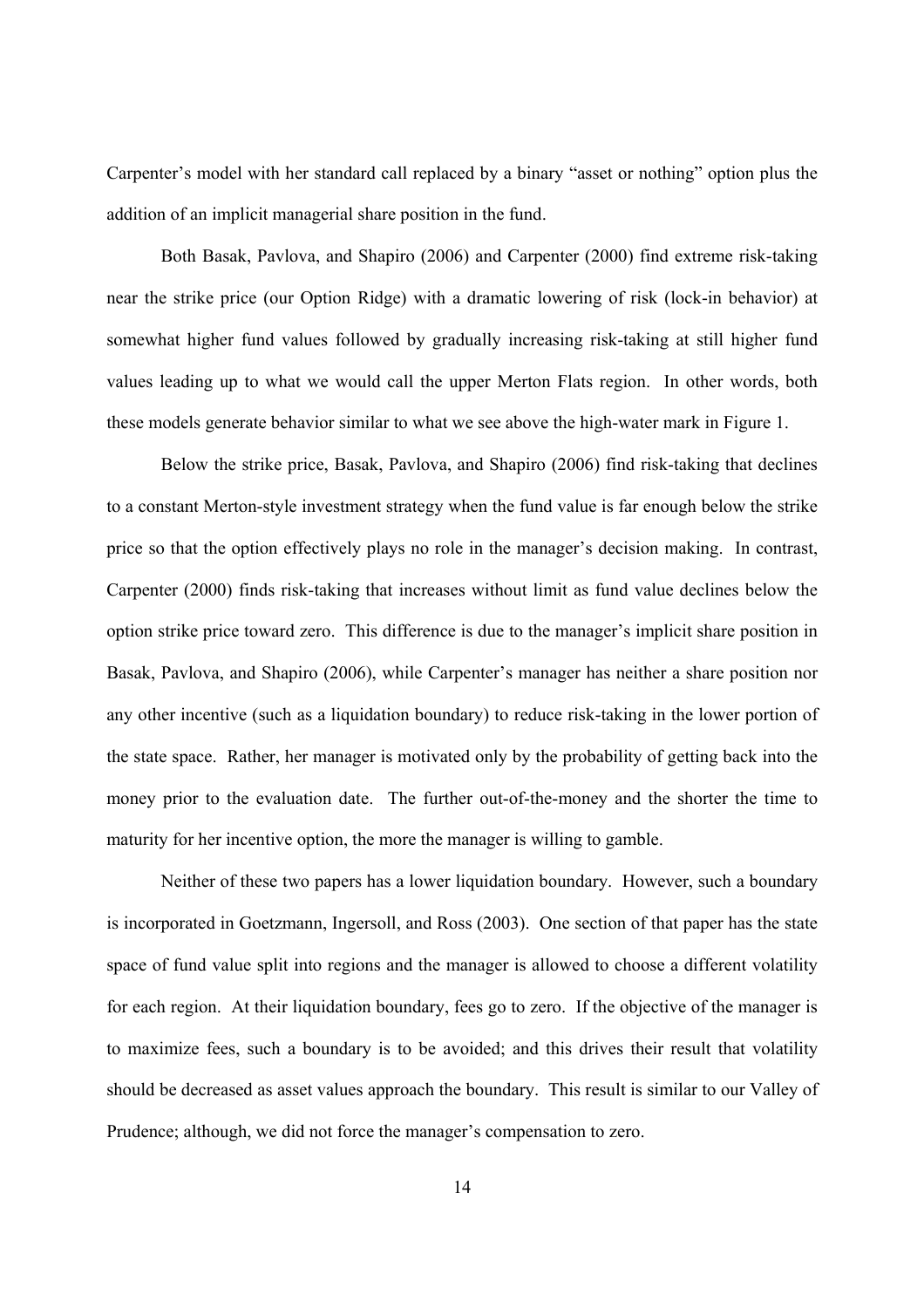Comparison of these models highlights the importance of seemingly minor changes in the manager's compensation structure. For example, whether or not the manager has a share position as well as an incentive option can substantially mitigate risk-taking behavior – compare our results and those of Basak, Pavlova, and Shapiro (2006) with the more extreme risk-taking in Carpenter (2000). The nature of the incentive option (e.g. plain vanilla call versus binary assetor-nothing) also makes a difference, with the binary option inducing more dramatic shifts in risktaking because of the jump in value at the strike price. On the other hand, both types of options appear to motivate lock-in style behavior slightly above the high-water mark. It is also clear that liquidation barriers can have major effects. Our Figure 1 may not depict the "whole elephant," but it is more general than previous one-period models and illustrates how managerial behavior can vary dramatically in different parts of the state space.

# **IV. Endogenous Shutdown**

Instead of simply using a prespecified liquidation boundary, we adapt the model to include a managerial shutdown option. This is an important and realistic extension which provides a mechanism consistent with a potentially nontrivial number of hedge fund liquidations. Getmansky, Lo, and Mei (2004) report an 8.8% average annual attrition rate for funds in the TASS database during 1994-2003. This rate represents funds dropping from the TASS database for a variety of possible reasons. However, it is clear that a large fraction of the funds were liquidated. In contrast, the Valley of Prudence and the Goetzmann, Ingersoll, and Ross (2003) result of reducing risk-taking to zero approaching the lower boundary imply that liquidation at such an exogenous boundary can be avoided. There are ways to have liquidations with an exogenous boundary such as allowing for negative jumps or introducing transaction costs which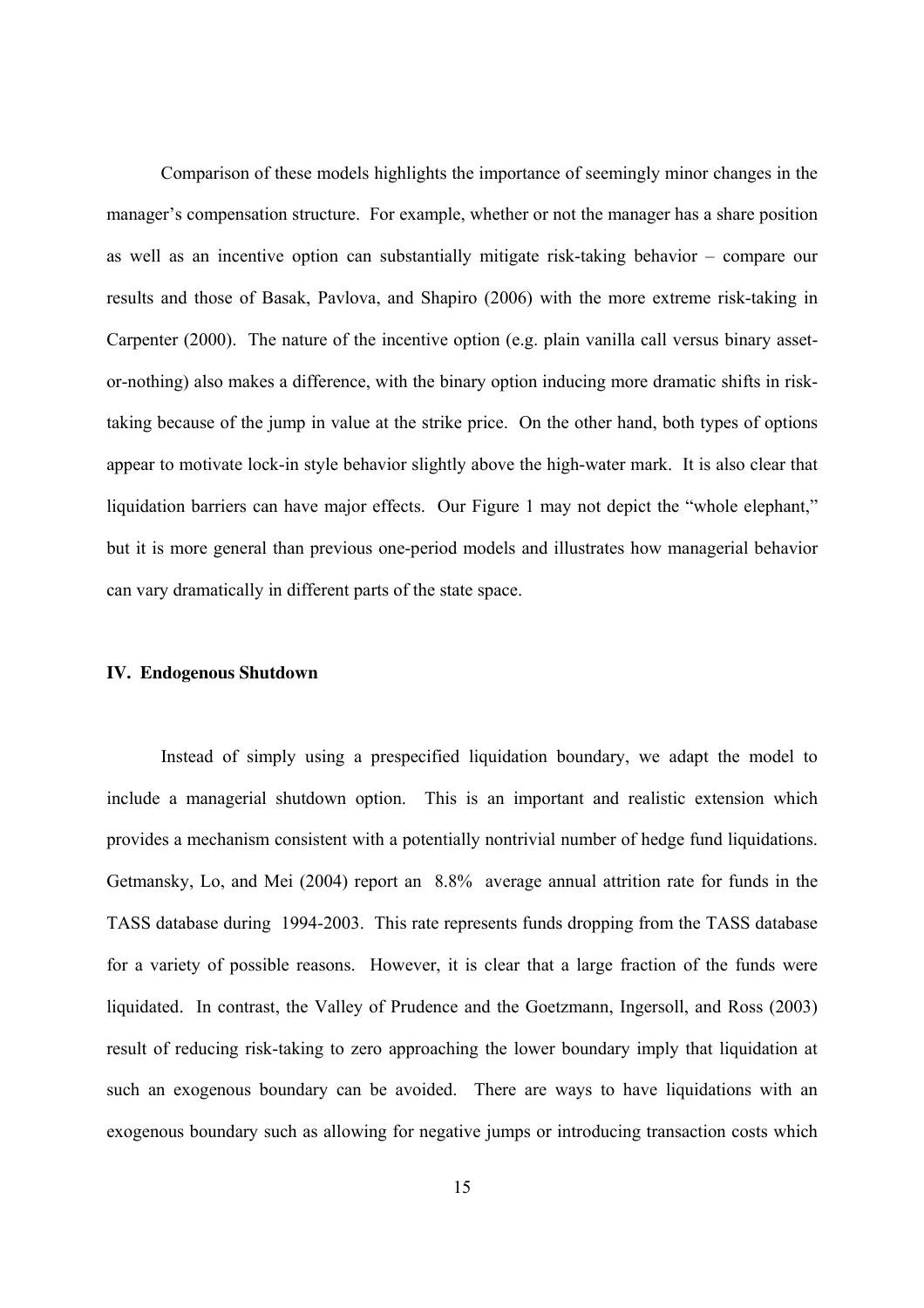deter rapidly reducing risk-taking to zero. However, one would still anticipate a relatively small number of such forced shutdowns. An endogenously chosen shutdown seems more consistent with the rather high liquidation rate.

An endogenous shutdown choice represents an American-style option where the manager can choose to liquidate the fund at asset values above the prespecified lower boundary. Brown, Goetzmann, and Ibbotson (1999) argue that this might happen because it appears unlikely that performance will reach the high-water mark (presumably within a "reasonable" time frame). The problem of covering fixed costs with management fees when fund value is low as well as marketing difficulties associated with a poor track record can also contribute to the exit decision.

 Whether the manager will choose to shut down the fund depends on her other opportunities relative to continuing to manage the fund. This would include the possibility of starting a new hedge fund (with a new high-water mark) as well as other alternatives such as accepting outside employment. On the other hand, keeping the fund alive preserves the possibility of earning an incentive fee by exceeding the high-water mark. Also, the manager may desire to invest her own capital using the fund's superior return technology and may not be able to do so unless the fund remains in existence. This could be due to scale economies (e.g. an expensive trading platform) or legal considerations.

We model her outside opportunities in a simple manner, using L to represent an annual compensation rate which is independent of the fund value. If the manager chooses to shut down the fund at time  $\tau$  with a fund value  $X_{\tau}$ , she receives at maturity:

(6) 
$$
W_{\tau} = aX_{\tau} + b(1-a)\tau X_{\tau} + L(T-\tau) \qquad \text{for } 0 \leq \tau \leq T
$$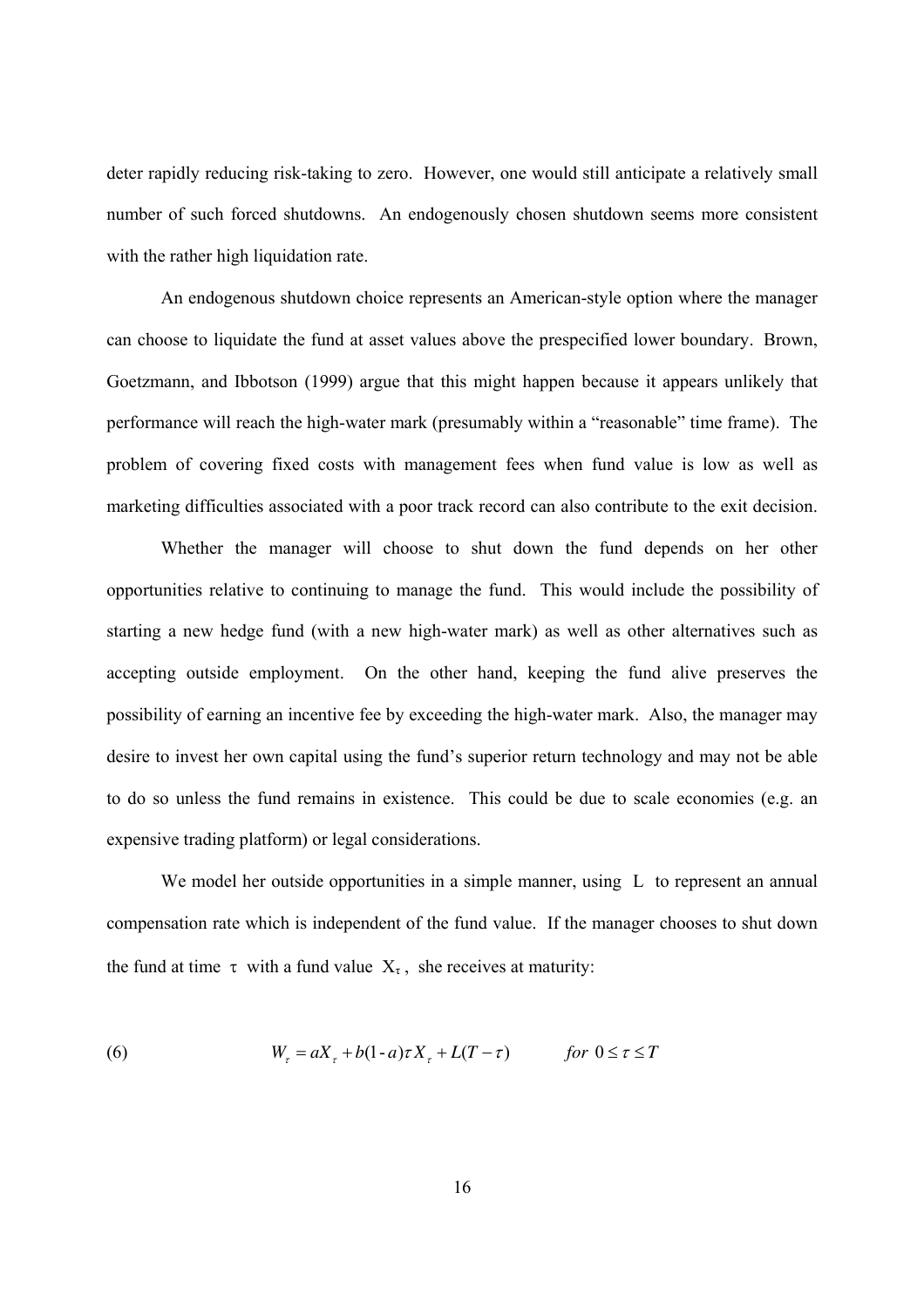The first two terms of (6) indicate that the manager recovers her share of the fund  $aX_t$ plus a prorated fraction of the management fee (with no incentive payment). She also earns L prorated over the time remaining until T. As we work backward in time through our grid, we compare the utility of receiving (6) with that from choosing the optimal  $\kappa(X,t)$  and continuing to manage the fund. When the utility of (6) dominates, it indicates the manager would voluntarily choose to shut down the fund at that fund value and point in time.

#### [Figure 2 about here]

In Figure 2, we illustrate a typical situation with endogenous shutdown occurring at fund values well below the lower edge of Option Ridge. In that closure region, the probability of reaching the high-water mark would have been very small. We also see some gambling slightly above the voluntary closure level along what we have labeled "Decision Ridge." Here, the manager is in a situation that could be described as "heads: I win, tails: I don't lose very much" due to the partial floor on her compensation provided by outside opportunities. When the value of her outside opportunities is sufficiently low, the manager will not voluntarily choose to shut down and must be forced to liquidate the fund at the lower boundary.

Note that if a shutdown occurs, outside investors incur a resetting of their high-water mark when switching to another fund. In effect, they are forced to forgo the possibility of gains in the current fund without triggering incentive fees. Moreover, outside investors can experience a pattern of heavy gambling along Option Ridge with fund closure at perhaps only slightly lower asset values – leading to a reset of their high-water mark. To assess the likelihood of such a situation, an outside investor needs to be able to address the manager's optimal actions in an American option framework such as presented here.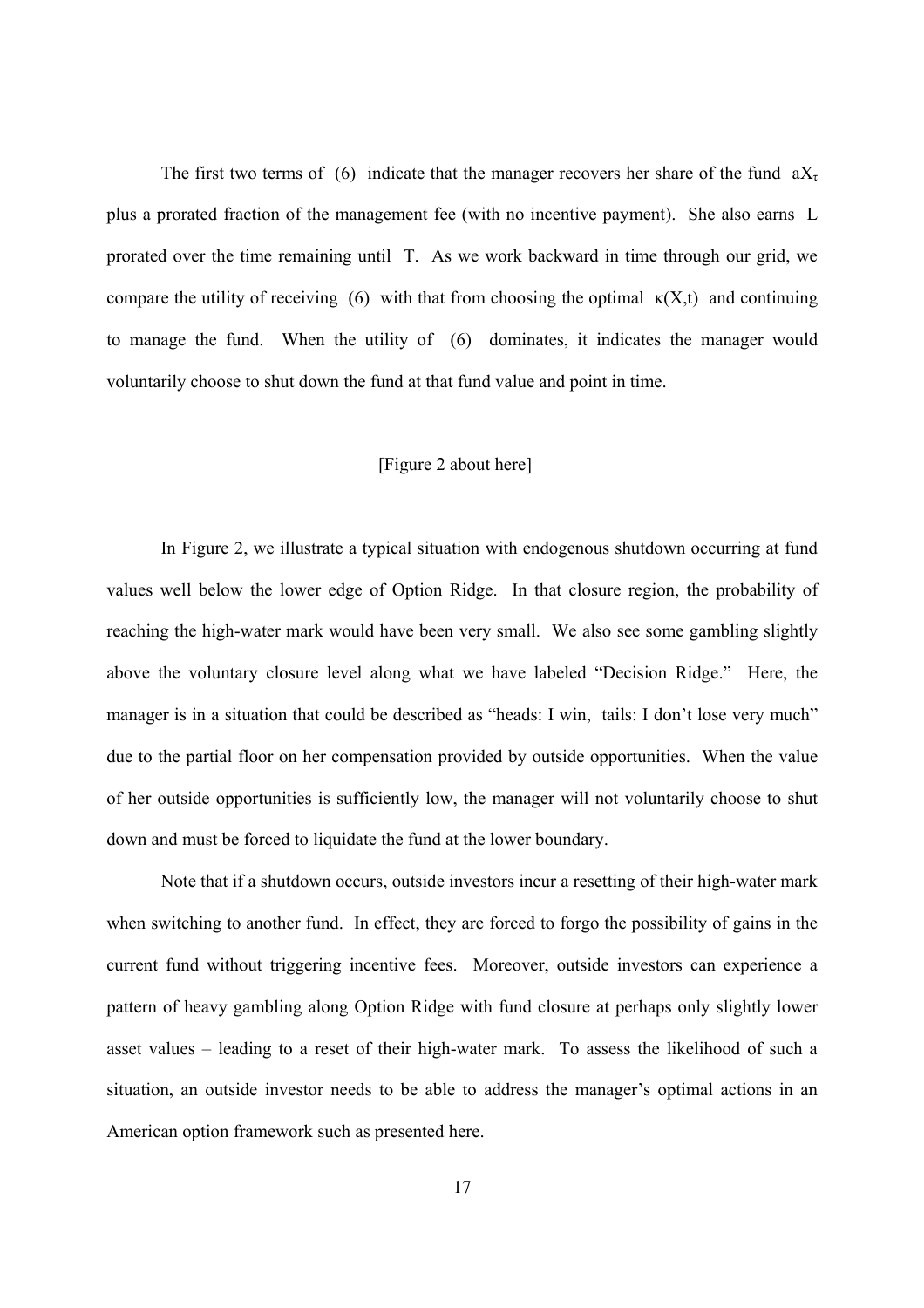## **V. Managerial Behavior with Multiple Evaluation Periods**

Our basic model considers only a single evaluation period, and this may lead to more dramatic swings in managerial risk-taking than would occur with a sequence of performance evaluations. This is also true for Carpenter (2000) and Basak, Pavlova, and Shapiro (2006). In a multiyear framework, the manager would consider not only fund performance to the next evaluation date but also potential subsequent compensation based on fund performance in later periods. This should dampen extreme risk-taking. If the fund performs poorly during the previous year, it reduces expected future compensation since the manager will be starting next year with that next year's incentive option out-of-the-money. Also, the convexity ("gamma") of a European option is a decreasing function of time to maturity and declines rapidly for near-themoney options. Furthermore, options which are substantially out-of-the-money have relatively low convexity. Hence, options maturing in future years will have current managerial behavior effects roughly analogous to additional share positions. Again, this will serve to dampen risktaking in earlier periods.

Panageas and Westerfield (2005) examine this issue and indeed obtain results that the manager should optimally have a constant risky investment proportion. However, the continuous time and continuous state space structure of their model means that each option is of only infinitesimal size and each evaluation period is instantaneous. So one issue is whether their basic result holds with annual evaluation periods (as in practice) and options of substantial size.

Another important issue is boundary behavior that alters their result. Their fund can be shutdown independently of fund value at a random future date determined by an exogenous Poisson process. In our view, shutdown at relatively low fund values is more likely and the most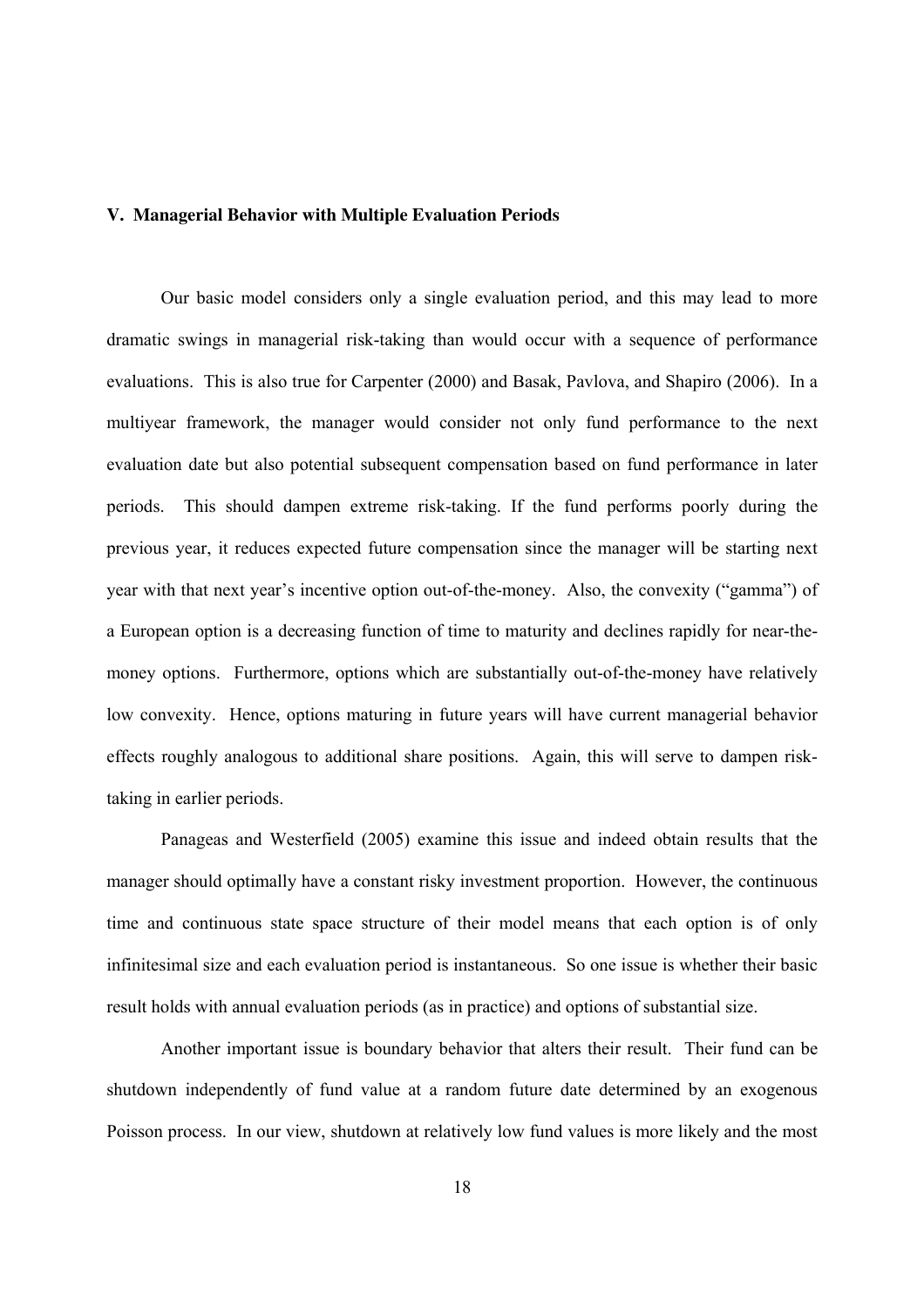realistic way to model that is with an endogenous liquidation decision. The high rate of hedge fund closures suggests that we should model this aspect of fund management. Consequently, we use our endogenous shutdown approach as a lower boundary in the following analysis with multiple yearly evaluation periods.

Building a model with multiple evaluation periods is challenging because there is a path dependency in the high-water mark. The last evaluation period is simply our standard setting as in Figure 2 above. In earlier years, the manager's compensation at year end (management and incentive fees for that year) needs to be augmented by the certainty equivalent of the indirect utility of continuation. For year-end fund values below the high-water mark, the indirect utility of continuation is simply the next year's indirect utility measured at the initial fund value equal to the previous year's ending value. For year-end fund values above the high-water mark, the situation is a little more complicated since the high-water mark gets reset. We calculate the certainty equivalent for such a (relatively high) fund value as equal to the continuation certainty equivalent at the high-water mark times the ratio of new (relatively high) fund value to the high water mark. We are able to use this relatively simple procedure due to our assumption of power utility (more details are provided in the Appendix).

# [Figure 3 about here]

Figure 3 displays the pattern of optimal managerial risk-taking over the next year, starting 3 years from the terminal date of the analysis. If the fund is not shut down, the manager receives the annual management fee and a potential performance incentive at the end of this evaluation period (2 years from the terminal date). This is followed by another one-year evaluation period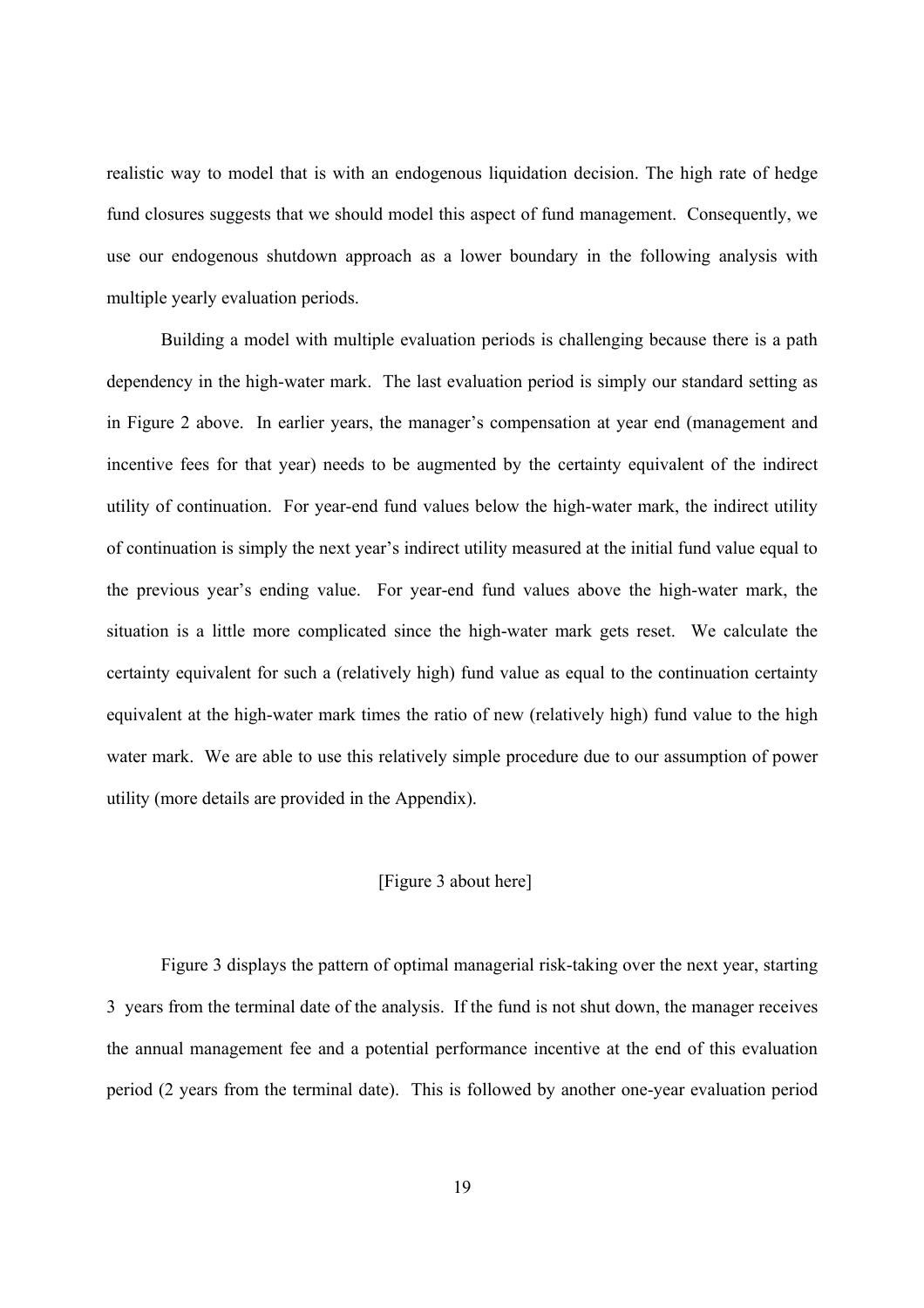with the same compensation structure before the final one-year period which is then identical to what we displayed in Figure 2.

Comparing Figure 3 with Figure 2, we can see that Option Ridge has been pushed downward and is no longer discernable. This result actually takes two years, and a smaller Option Ridge would still be visible in a display for the intervening year. Decision Ridge is still a prominent feature but it has moved downward, with fund closure at lower levels. While there is considerable variation in risk taking across different fund values in Figure 3, there is now much less variation as a function of time until the next evaluation date.

If we were to move backward in time, modeling more and more years until the fund's terminal date, we would see essentially the same pattern as in Figure 3. This continues until Decision Ridge bumps against some hard exogenous liquidation boundary. Then Decision Ridge starts getting pushed downward (over several years) and a Valley of Prudence starts extending upward from the exogenous liquidation boundary. Eventually, the pattern of managerial behavior can be described as a Valley of Prudence starting at the exogenous lower boundary and sloping slowly upward to a Merton Flats area at substantially higher fund values. However, this whole process can take a very long time. For our standard parameters, it takes over 30 years for Decision Ridge to bump up against an exogenous liquidation boundary set at 0.25.

### **VI. Concluding Comments**

A useful way of interpreting our results is to consider the perspective of a hedge fund investor with CRRA utility, who would always prefer a Merton Flats strategy with constant proportional risk-taking. We find that the industry-standard compensation contract induces widely varying risk-taking if the manager knows she is within a year or two of the terminal date.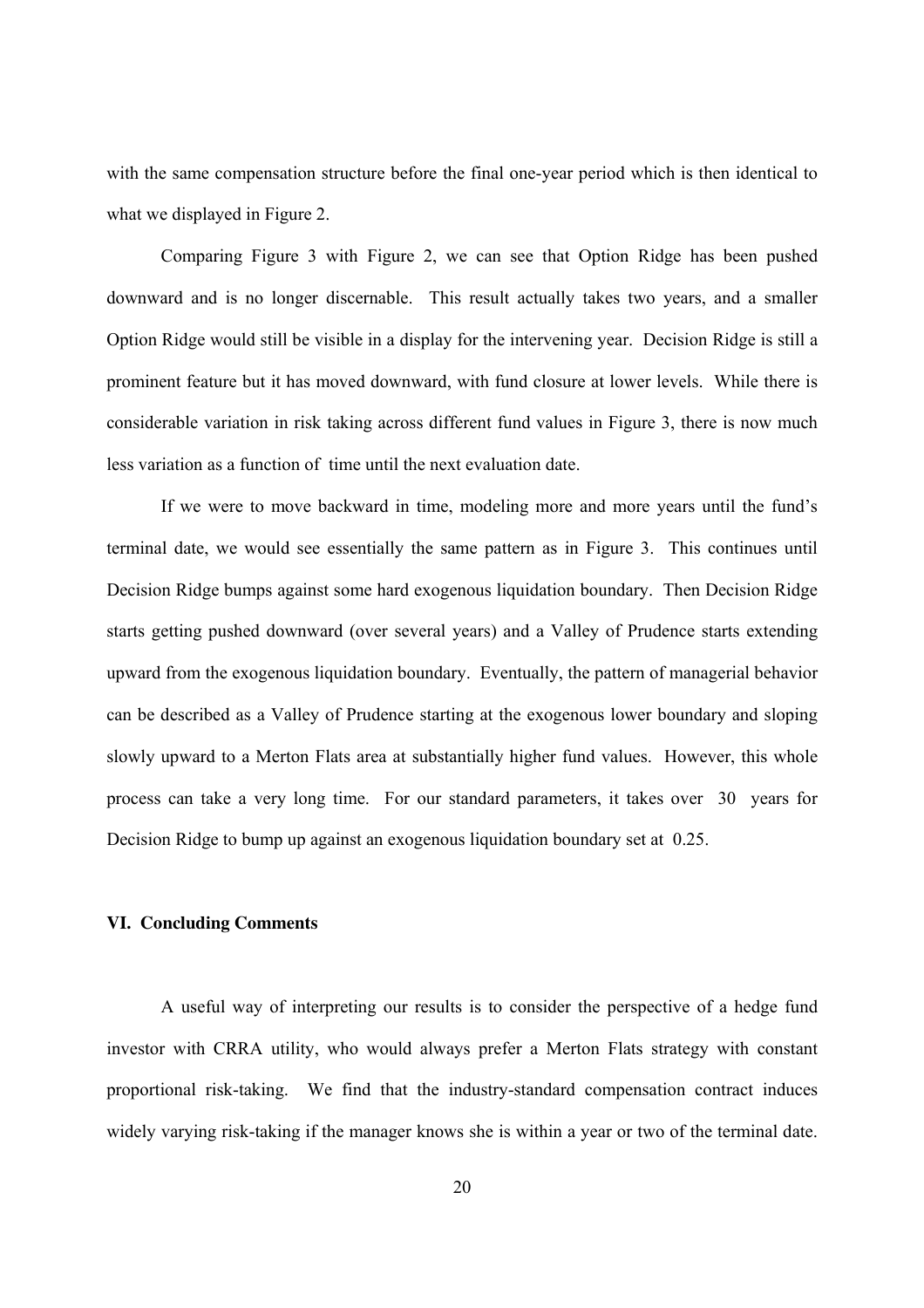On the other hand, when she has a longer horizon with several annual evaluation periods, her optimal investment strategy is substantially closer to a constant proportion as long as the fund is performing reasonably well. The much-debated incentive effects stemming from option-like compensation thus die out relatively quickly. If fund value has declined to a level where fund closure is a serious possibility, she begins moving toward much higher risk portfolios along Decision Ridge. This behavior carries through strongly with horizons of many years, even decades. Given the high rate of hedge fund closure, this implication of endogenous shutdown seems particularly important for understanding investment management at hedge funds.

The risk-taking behavior we find is much richer than what can be generated by one-period models such as Carpenter (2000) and Basak, Pavlova, and Shapiro (2006) or models with instantaneous valuation periods such as Goetzmann, Ingersoll, and Ross (2003) as well as Panageas and Westerfield (2005). This results from our ability to solve the American-style option problem needed to implement endogenous shutdown as well as developing a procedure for realistically handling multiple discrete evaluation periods with path dependent high-water marks. We feel this indicates the direction to proceed in analyzing similar incentive issues in the future.

From a policy perspective, it is clear that the typical hedge fund contract plus managerial control of fund investment positions can result in dramatic risk taking as the manager tries to increase the probability of her incentive option finishing substantially in-the-money. This behavior near the high-water mark is much more pronounced when the manager does not own shares (implicitly or explicitly) in the fund. On the other hand, such behavior is diminished when the manager anticipates an extended career with the fund and many evaluation periods – hence, a sequence of incentive options. It is important that fund investors understand this structure. Typically, managerial risk taking that more closely approximates investor preferences can be achieved by using a sequence of incentive options.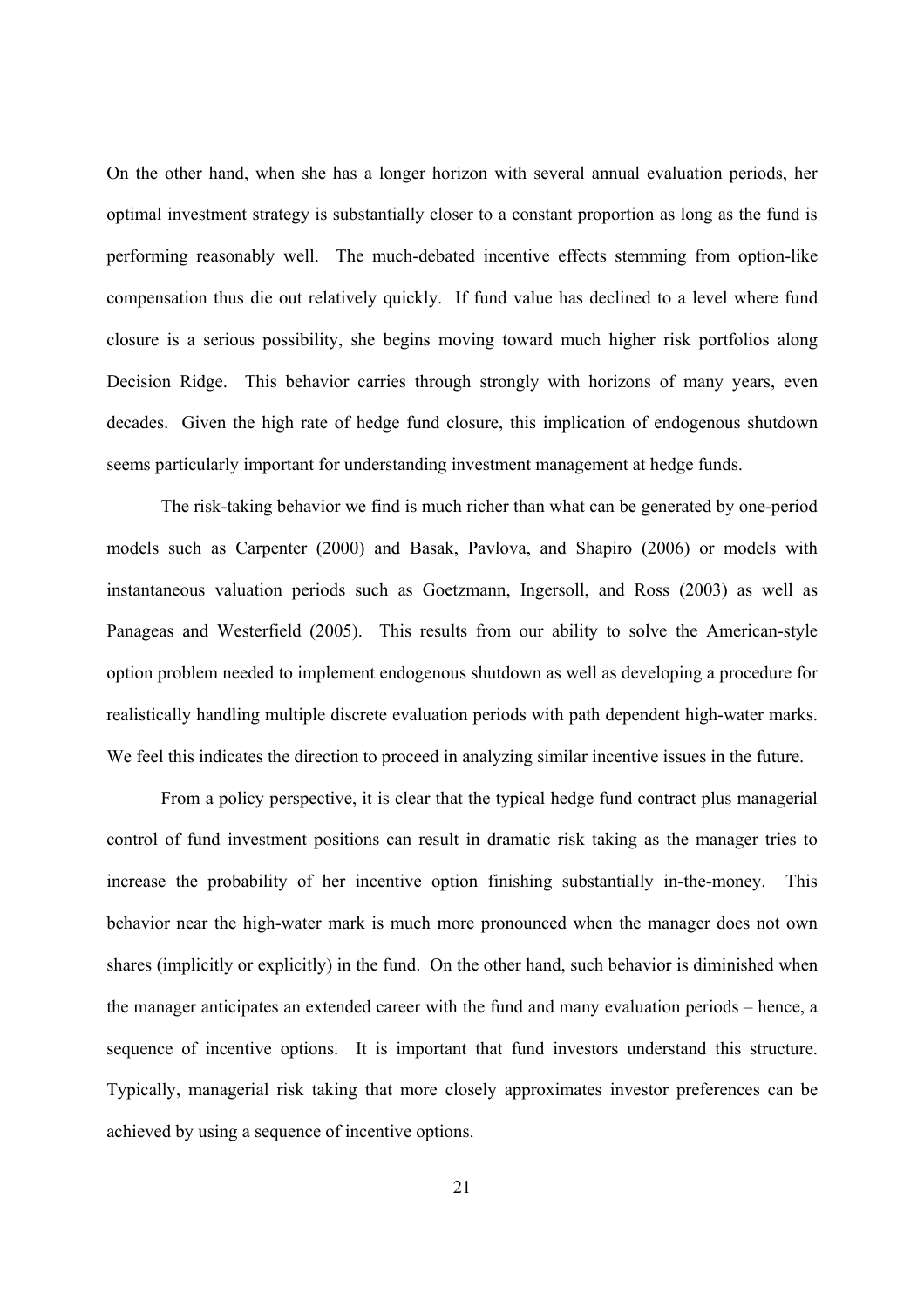Endogenous shutdown also induces a nonlinearity in the manager's compensation. Effectively, the manager has an American put option. Again, it is important for fund investors to understand this phenomenon. If a fund has been performing poorly, the likelihood increases for endogenous shutdown preceded by increased risk taking. Controlling such risk taking could be difficult; however, contractual limits on leverage or verifiable risk management constraints should help.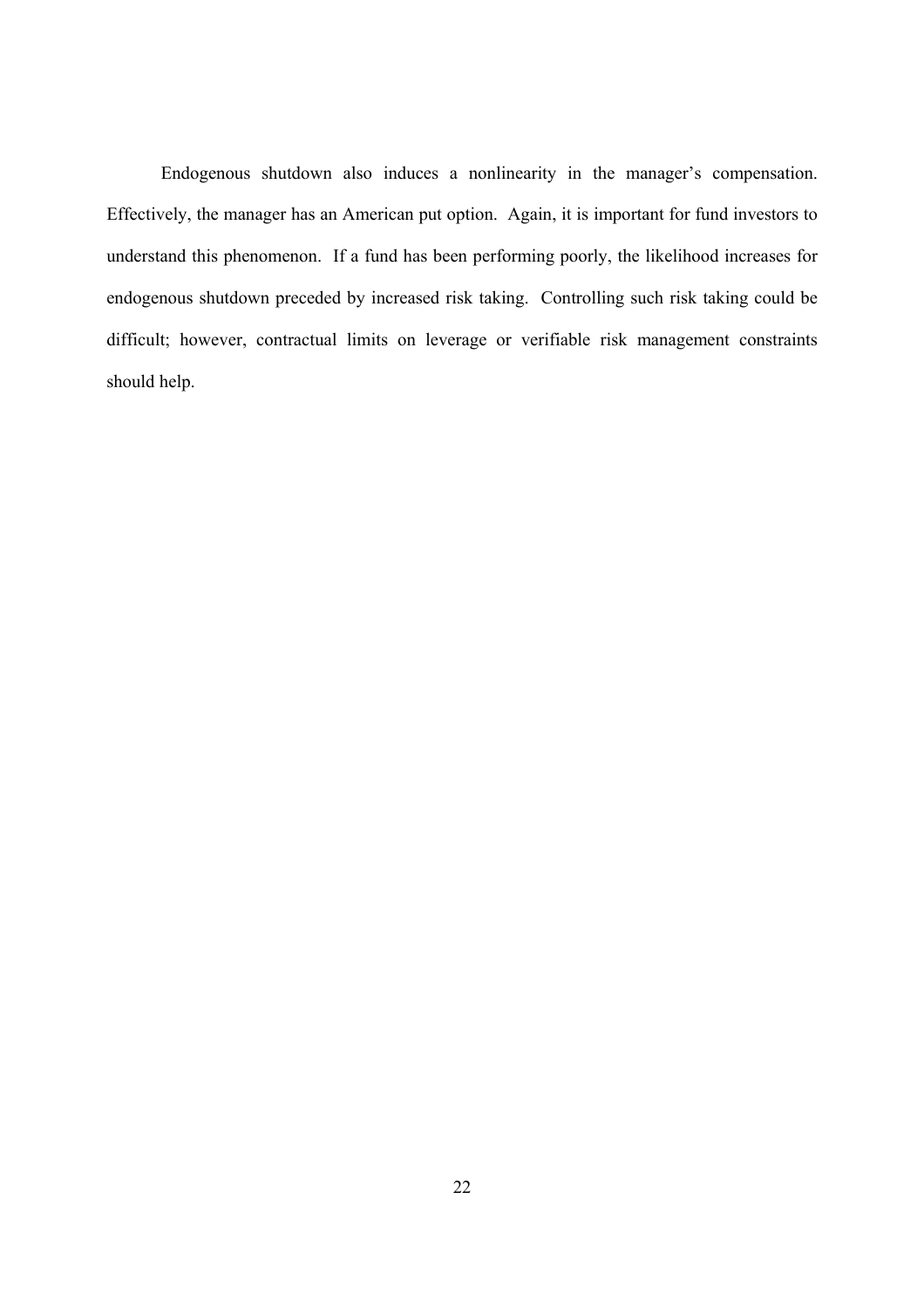#### **Appendix: Numerical Procedure**

Optimal control of a stochastic process in an investment context is a discrete-time descendent of Merton (1969). Merton's work in turn is based on Markowitz's (1959) dynamic programming approach and Mossin's (1968) implementation of that idea in discrete time. According to Kushner and Dupuis (1992), the models of choice in the stochastic control literature are Markov chain models where the state variable evolves on a finite grid according to transition probabilities from a Markov chain. A state of the art implementation is Jarvis and Kushner (1996) with the drift linear in the control, constant volatility, and controls which are state dependent but constant over time. Our model is also a Markov chain model, albeit on an open grid since we have no upper boundary for our fund value state variable. Our problem is, however, much harder then Jarvis and Kushner (1996) – primarily because our control is both time and state dependent. We also have a log asset value process with drift and volatility being nonlinear and linear in the control, respectively.

The basic structure of our model uses a grid of fund values X and time t, with  $\Delta(\log X)$ constant as well as time steps  $\Delta t$  of equal length. The initial fund value  $X_0$  is on the grid, and we choose the grid spacing such that  $Δ(log X)$  is equal to rΔt. This choice implies that in the limiting case where  $\kappa = 0$  (the manager chooses to only invest in the riskless asset) the value process will still reach a regular grid point.

 To calculate expected utilities, we will need the probabilities of moving from one fund value at time t to all possible fund values that can be reached at t+∆t. The possible log X moves are  $i\Delta(\log X)$ . We use i to index the grid points to which we can move. In the current implementation, the range for i is from  $-60, \ldots, 0, \ldots, 60$ . The probabilities for those possible moves depend on the choice of kappa (risky investment proportion) which determines the process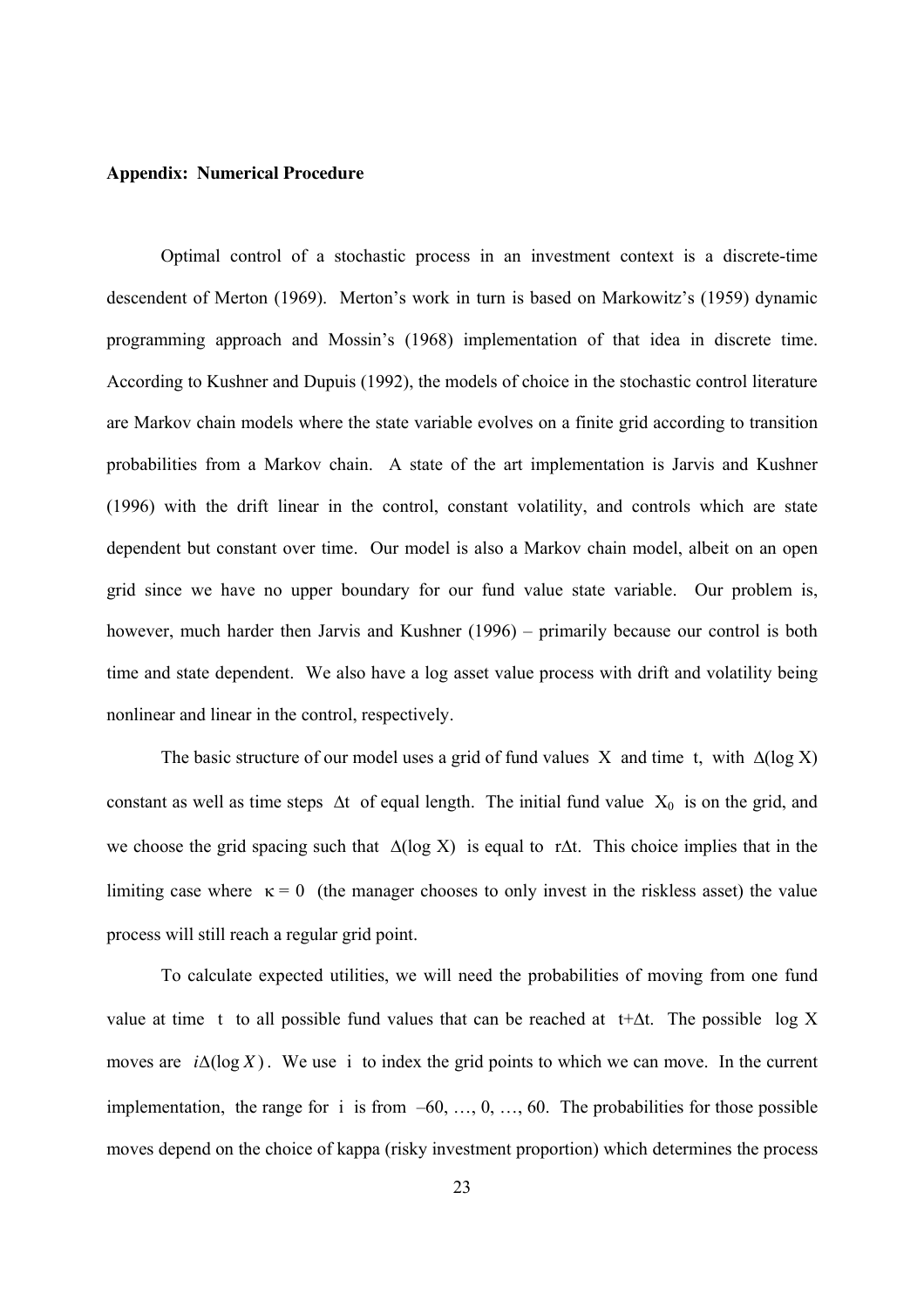for X over the next time step. The risky investment technology has a constant growth rate of  $\mu$ and a standard deviation of  $\sigma$ . The riskless investment grows at the constant rate r. The parameters  $\mu$ ,  $\sigma$  and r can be deterministic functions of  $(X,t)$  without generating much additional insight about managerial risk-taking. For a given kappa, the log change in X is normally distributed with mean  $\mu_{\kappa, \Delta t} = [\kappa \mu + (1 - \kappa) r - \frac{1}{2} \kappa^2 \sigma^2] \Delta t$  and volatility  $\sigma_{\kappa, \Delta t} = \kappa \sigma \sqrt{\Delta t}$ . Note that this mean and variance do not depend on the level of X. They do depend on ∆t but not on t itself. Since the normal distribution is characterized by its mean and variance, the probabilites we need are solely functions of  $\kappa$  and not the level of X or time.

We now use the discrete normal distribution. For a given  $\kappa$ , we calculate the probabilities based on the normal density times a normalization constant so that the computed probabilities sum to one:

(A1)  

$$
p_{i,\kappa,\Delta t} = \frac{\frac{1}{\sqrt{2\pi}\sigma_{\kappa,\Delta t}} EXP\left[-\frac{1}{2}\left(\frac{i\Delta(\log X) - \mu_{\kappa,\Delta t}}{\sigma_{\kappa,\Delta t}}\right)^{2}\right]}{\sum_{j=-60}^{60} \frac{1}{\sqrt{2\pi}\sigma_{\kappa,\Delta t}} EXP\left[-\frac{1}{2}\left(\frac{j\Delta(\log X) - \mu_{\kappa,\Delta t}}{\sigma_{\kappa,\Delta t}}\right)^{2}\right]}
$$

We keep a lookup table of the probabilities for different choices of  $\kappa$ , which we vary from 0.2 to 5 in steps of 0.01 and where we include 0 in order to allow the risk free investment strategy. However, the ends of this range could be problematic and result in poor approximations to the normal distribution. For low  $\kappa$  values, the approximation suffers from not having fine enough fund value steps. For high  $\kappa$  values, the difficulty arises from potentially not having enough offset range to accommodate the extreme tails of the distribution.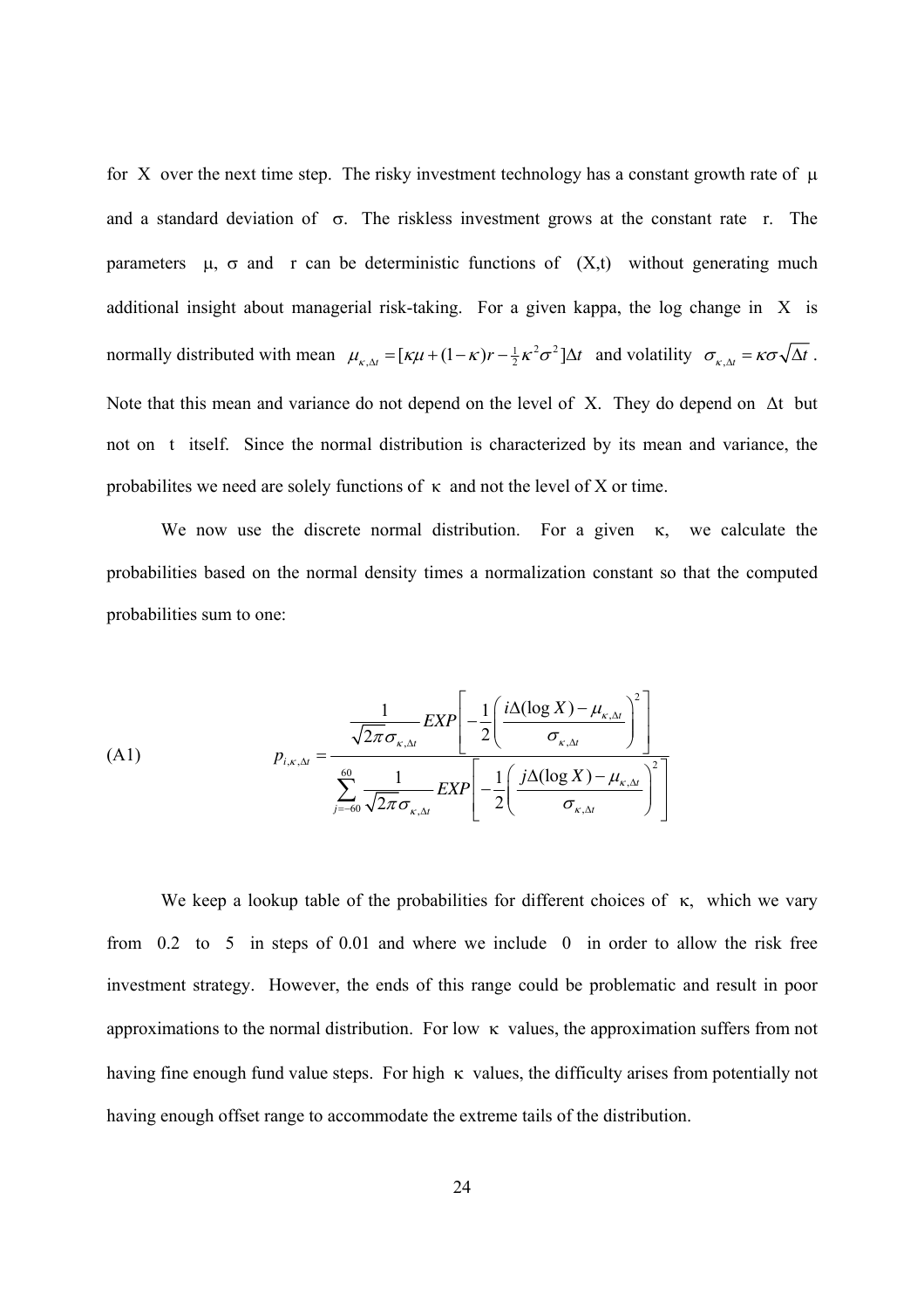To insure reasonable accuracy, we compare the standardized moments of our approximated normal distribution  $\hat{\mu}_j$  with the theoretical moments of the standard normal,  $\mu_j = 1 \cdot 3 \cdot ... \cdot (j-1)$  for j even and  $\mu_j = 0$  for j odd. In particular, we calculate a test statistic based on the differences of the first 10 approximated and theoretical moments scaled by the asymptotic variance of the moment estimation (Stuart and Ord (1987), p. 322):

(A2) 
$$
\frac{1}{10} \sum_{j=1}^{10} \left( \frac{\hat{\mu}_j - \mu_j}{\frac{1}{n} (\mu_{2j} - \mu_j^2 + j^2 \mu_2 \mu_{j-1}^2 - 2j \mu_{j-1} \mu_{j+1})} \right)^2
$$
, where we set  $n = 1$  and  $\mu_0 = 0$ .

After some experimentation, we discard distributions with risky investment proportions of less than 0.2. We finally have a matrix of probabilities with a probability vector for each  $\kappa$  value in our remaining choice set.

We now calculate the expected indirect utilities and initialize the indirect utilities at the terminal date  $J_T$  to the utility of wealth of our manager  $U_T(W_T)$  where her wealth is solely determined by her compensation scheme. Our next task is to calculate the indirect utility function at earlier time steps as an expectation of future indirect utility levels. We commence stepping backwards in time from the terminal date T in steps of ∆t. At each fund value within a time step t, we calculate the expected indirect utilities for all  $\kappa$  values using the stored probabilities and record the highest value as our optimal indirect utility,  $J_{X,t}$ . We continue, looping backward in time through all time steps.

In our situation, using a lookup table for the probabilities associated with the κ's has two advantages compared with using an optimization routine to find the optimal  $\kappa$  value. For one, lookups are faster although coarser than optimizations. Second, a sufficiently fine lookup table is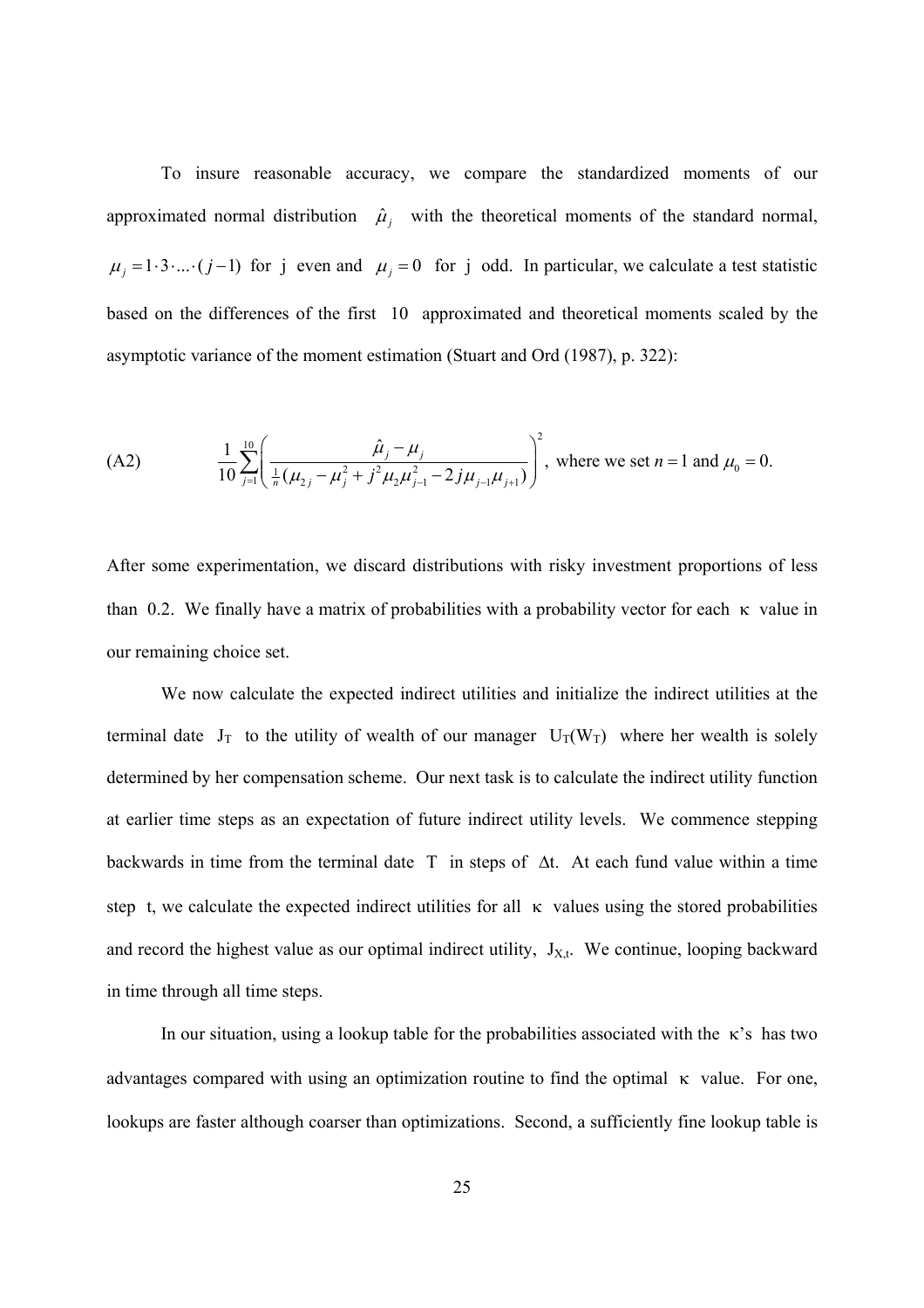a global optimization method that will find the true maximum even for non-concave indirect utility functions. In such situations, a local optimization routine can get stuck at a local maximum and gradient-based methods might face difficulties due to discontinuous derivatives.

When implementing our backward sweep through the grid, we have to deal with behavior at the boundaries. The terminal step is trivial in that we calculate the terminal utility from the terminal wealth. The lower boundary is also quite straightforward. We stop the process upon reaching or crossing the boundary and calculate the utility of the payment associated with hitting the boundary at that time  $U(W_\tau)$ . We use these values in calculating the expected indirect utility at earlier time steps.

 For the numerical implementation, we also need an upper boundary to approximate indirect utilities associated with high fund values. We use a boundary 1200 steps above the initial  $X_0$  level. For fund values near that boundary, our calculation of the expected indirect utility will try to use indirect utilities associated with fund values above the boundary. We deal with this by keeping a buffer of fund values above the boundary so that the expected indirect utility can be calculated by looking up values from such points.We set the terminal buffer values simply to the utility for the wealth level associated with those fund values. We then step back in time and use as our indirect utility the utility of the following date times a multiplier which is based on the optimal Merton (1969) solution without consumption:  $\exp[\Delta t(\mu - r)^2(1 - \gamma)/(2\gamma\sigma^2)]$ . We do not assume that these values are correct, but they work very well. This approach is potentially suboptimal, which biases the results low. However, the distortion ripples only some  $30 - 70$  steps below the upper boundary, affecting mainly the early time steps.

 Finally, we turn our discussion to the implementation of the multiple-year evaluation structure. We start by considering a the two-year horizon. When the fund value ending the first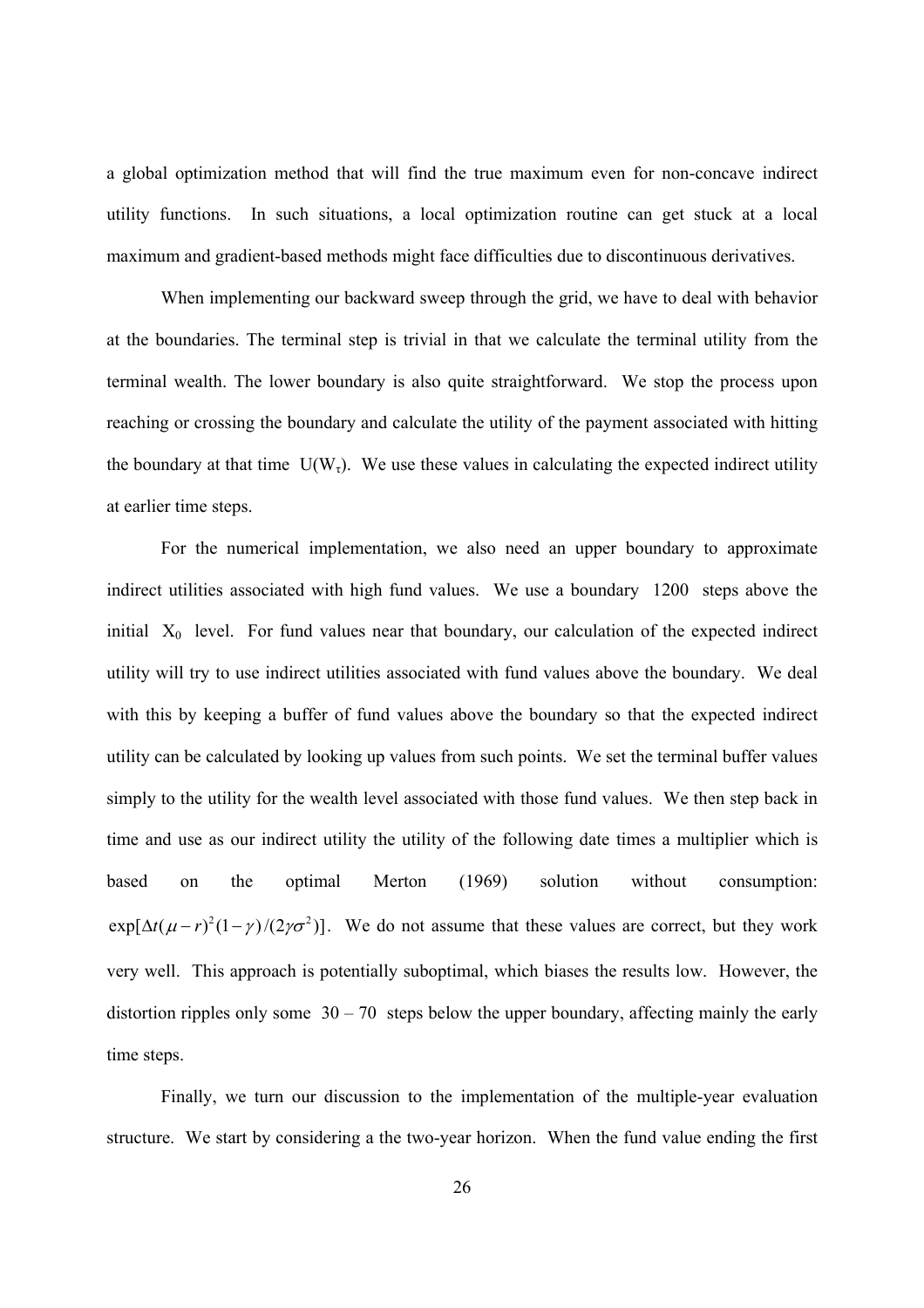year  $X_1$  is at or below fund value at the beginning of that year  $X_0$ , then the high-water mark is not reset  $(H_1 = H_0)$ . The second year's continuation indirect utility is then simply the indirect utility  $J(X_1)$  of starting that second year at  $X_1$  and having a one-year horizon remaining. We convert this  $J(X_1)$  to a certainty equivalent value  $U^{-1}[J(X_1)]$  and add it to the compensation for year one  $(W_1)$ , which in this case is just the management fee. We then calculate the total indirect utility  $U\{W_1 + U^{-1}[J(X_1)]\}$  for use in our backward recursion.

Finally, we need to deal with the situation where the high-water mark has been reset. With power utility, managerial behavior for the following period will be the same as simply starting that second period at a high water mark of 1. Here we assume that the lower boundary is also rescaled to the same extent as the high-water mark so that the lower boundary is always half the high-water mark 0.5H. However, the manager's shares (plus management and incentive fees) will be worth more due to the greater fund value. Since we know the indirect utility of starting with a high-water mark of 1, we simply scale the associated certainty equivalent by the ratio of the higher fund value and the old high water mark of 1. The above argument can now be extended by induction to the next earlier evaluation period, and so on.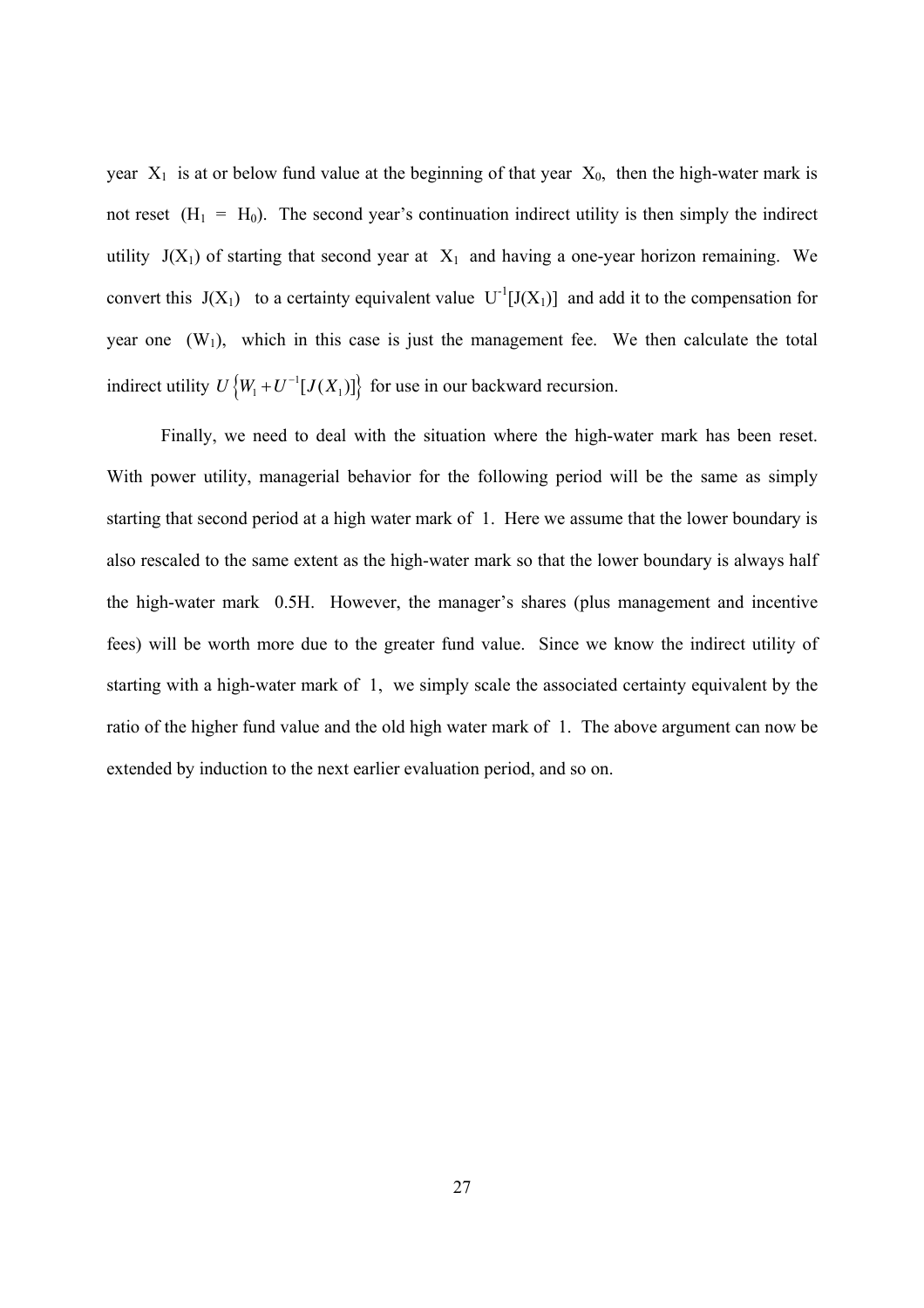#### **References**

Basak, S., A. Pavlova, and A. Shapiro. "Optimal Asset Allocation and Risk Shifting in Money Management." *Review of Financial Studies,* forthcoming (2006).

Brown, S. J., W. N. Goetzmann, and R. G. Ibbotson. "Offshore Hedge Funds: Survival and Performance, 1989-95." *Journal of Business,* 72 (1999), 99-117.

Brown, S. J., W. N. Goetzmann, and J. Park. "Careers and Survival: Competition and Risk in the Hedge Fund and CTA Industry." *Journal of Finance,* 61 (2001), 1869-1886.

Carpenter, J. N. "Does Option Compensation Increase Managerial Risk Appetite?" *Journal of Finance,* 55 (2000), 2311-2331.

Fung, W., and D. A. Hsieh. "A Primer on Hedge Funds." *Journal of Empirical Finance,* 6 (1999), 309-331.

Getmansky, M., A. W. Lo, and S. X. Mei. "Sifting Through the Wreckage: Lessons from Recent Hedge-Fund Liquidations." *Journal of Investment Management,* 2 (2004), 6-38.

Goetzmann, W. N., J. E. Ingersoll, Jr., and S. A. Ross. "High-Water Marks and Hedge Fund Management Contracts." *Journal of Finance,* 58 (2003), 1685-1717.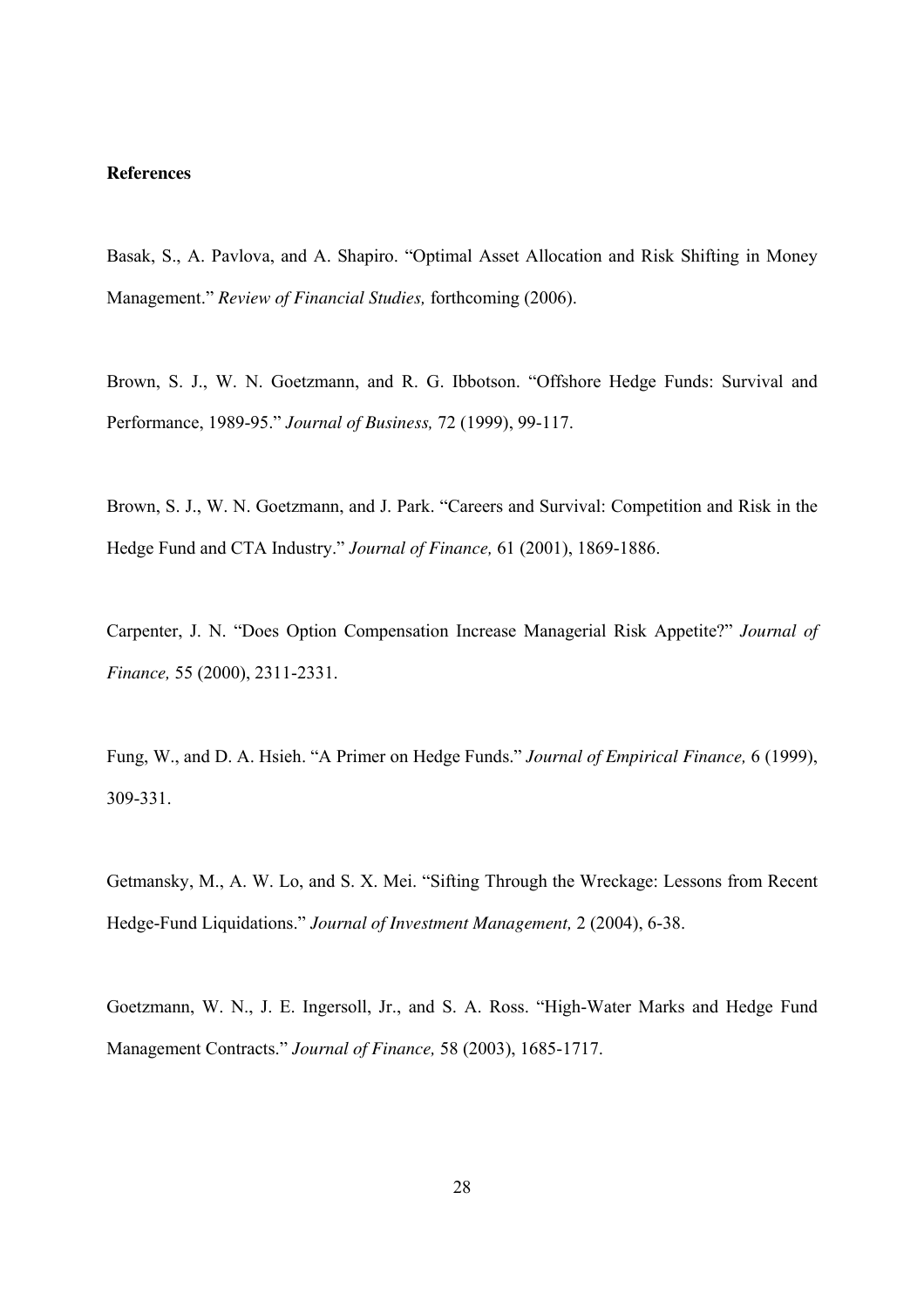Hu, P., J. R. Kale, and A. Subramanian. "Fund Flows, Performance, Managerial Career Concerns, and Risk-Taking: Theory and Evidence." Working paper, Georgia State University, (2005).

Jarvis, D., and H. Kushner. "Codes for Optimal Stochastic Control." Documentation and Users Guide, Brown University, (1996).

Kushner, H., and P. Dupuis. *Numerical Methods for Stochastic Control Problems in Continuous Time*. Berlin and New York: Springer Verlag (1992).

Markowitz, H. *Portfolio Selection: Efficient Diversification of Investments*. Cowles Foundation Monograph #16: Wiley (1959) (reprinted by Blackwell 1991).

Merton, R.. "Lifetime Portfolio Selection under Uncertainty: The Continuous Time Case." *Review of Economics and Statistics,* 51 (1969), 247-257.

Mossin, J. "Optimal Multiperiod Portfolio Policies." *Journal of Business,* 41 (1968), 215-229.

Panageas, S. and M. M. Westerfield. "High-Water Marks: High Risk Appetites? Convex Compensation, Long Horizons and Portfolio Choice." Working paper, University of Southern California, (2005).

Stuart, A., and S. Ord. *Kendall's Advanced Theory of Statistics*. Vol. 1, 5<sup>th</sup> ed., New York: Oxford University Press (1987).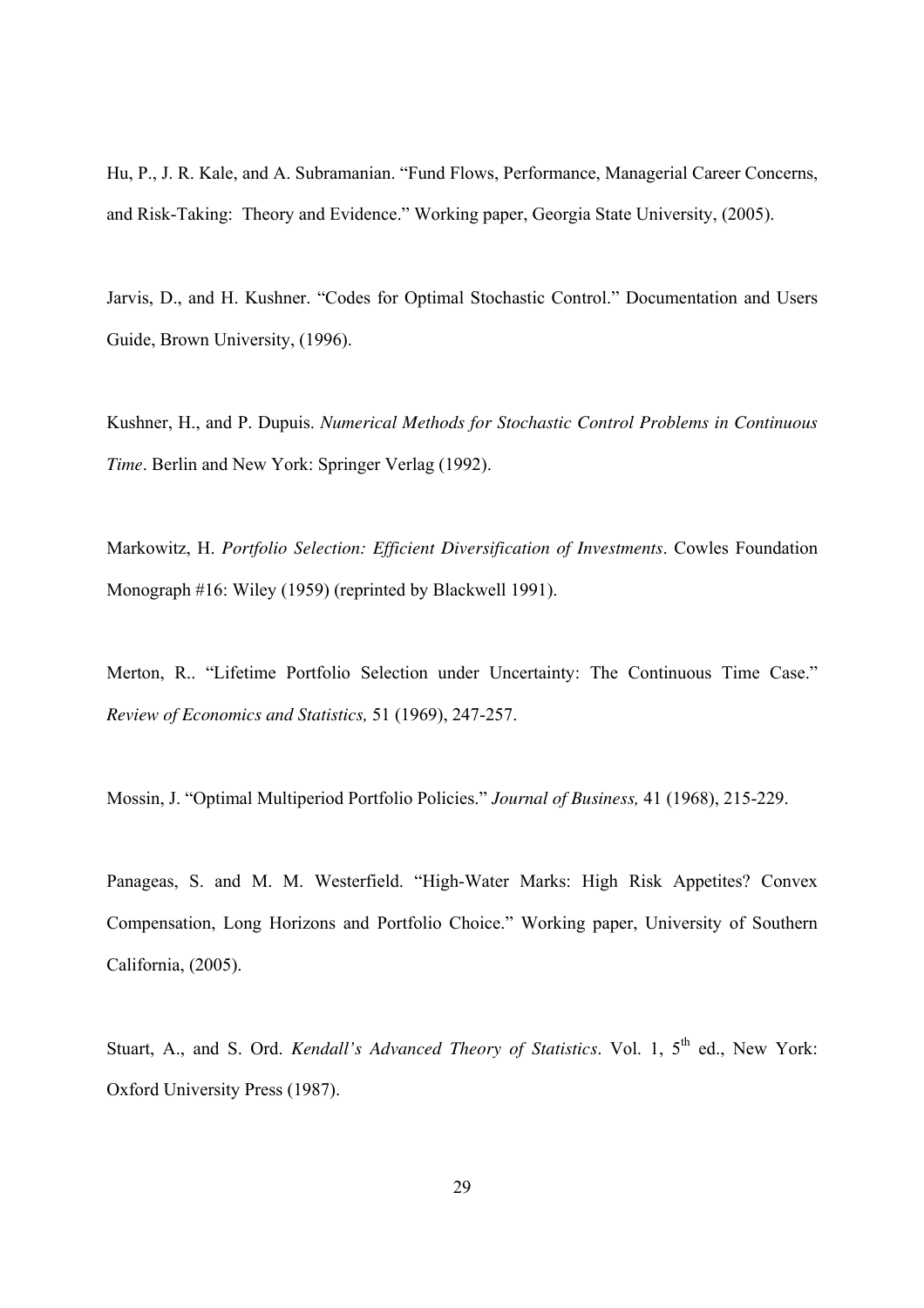# **Table 1. Standard Parameters**

| Time to maturity                    | T           |                                        | Interest rate      | $\mathbf{r}$ | 0.0578 |
|-------------------------------------|-------------|----------------------------------------|--------------------|--------------|--------|
| Log value steps below/above $X_0$   |             | 600/1200                               | Initial fund value | $X_0$        | 1.00   |
| Risk aversion coefficient           | $\gamma$    | $\overline{4}$                         | Mean               | $\mu$        | 0.0778 |
| Number of time steps                | $\mathbf n$ | 50                                     | Volatility         | $\sigma$     | 0.05   |
| Initial high-water mark             | H           | 1.00                                   | Incentive fee rate | $\mathbf c$  | 0.20   |
| Liquidation boundary                | Ф           | 0.50                                   | Basic fee rate     | $\mathbf b$  | 0.02   |
| Manager's share ownership           | a           | 0.10                                   |                    |              |        |
| Future nodes for the Normal approx. |             | $1+2\times 60 = 121$                   |                    |              |        |
| Log X step                          |             | $(\log{(1/0.5)})/600 \approx 0.001155$ |                    |              |        |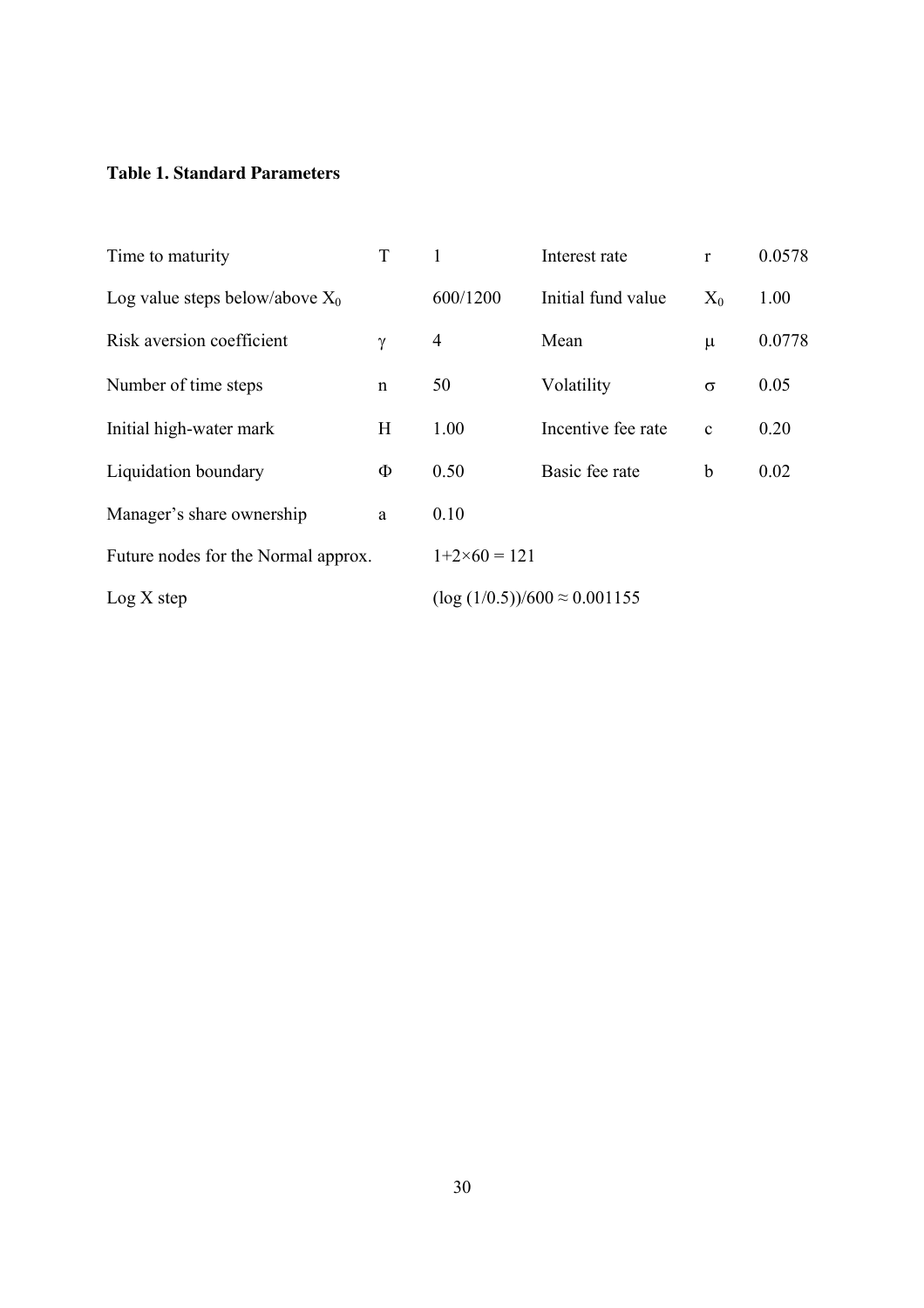# **Figure 1. Optimal Risky Investment Proportion in One-Period Reference Case**

In this figure, the manager receives a management fee ( $b = 2\%$ ), an incentive option ( $c = 20\%$ ), and also has an equity stake  $(a = 10\%)$ . Other parameter values are as specified in Table 1.

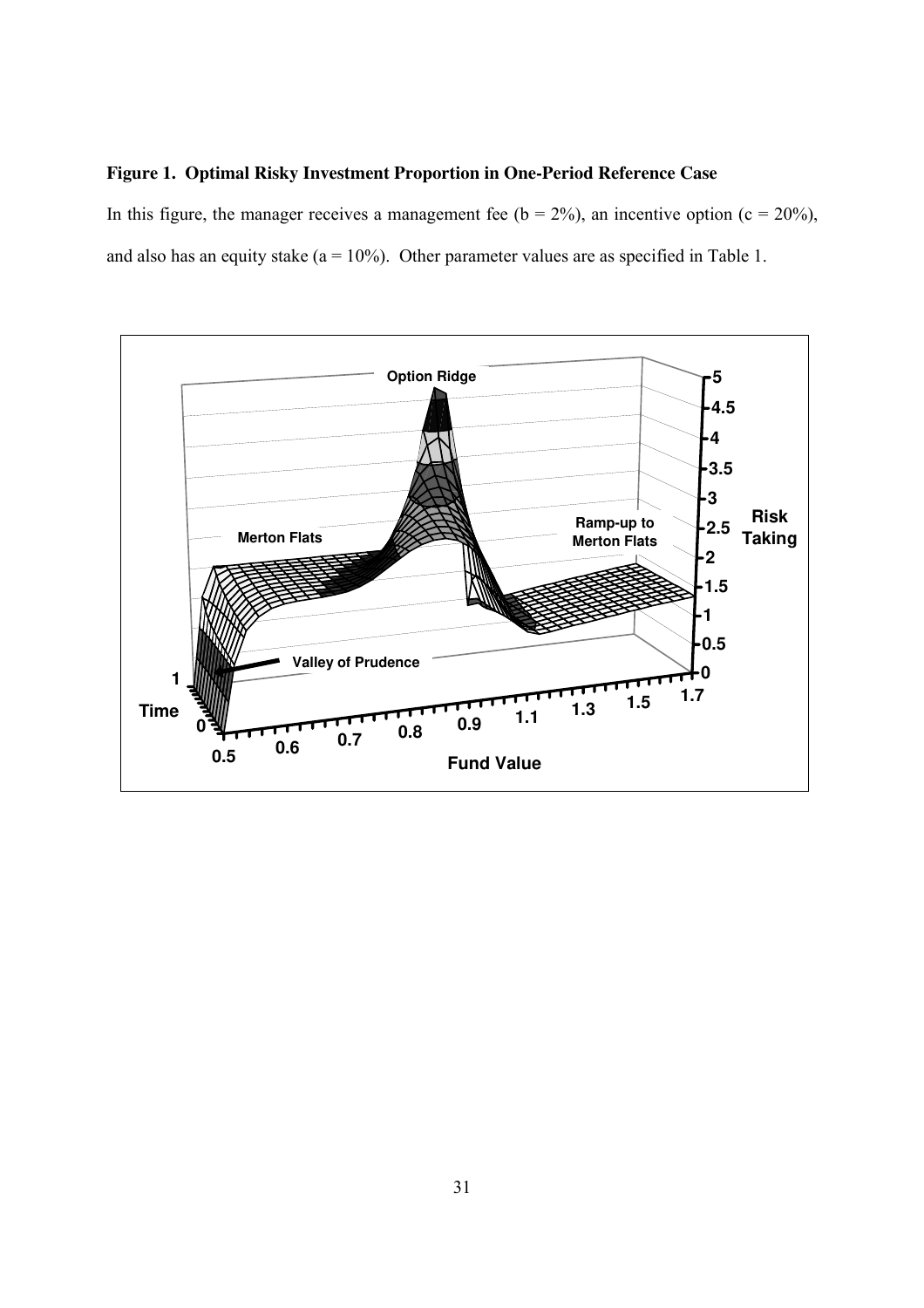## **Figure 2. One-Period Optimal Risky Investment with Endogenous Shutdown**

In this figure, the manager receives the standard compensation package: a management fee ( $b =$ 2%), an incentive option ( $c = 20\%$ ), and also an equity stake ( $a = 10\%$ ). She can also choose to voluntarily shut down the fund to pursue an outside opportunity with an annual compensation of 0.018. Other parameter values are as specified in Table 1.